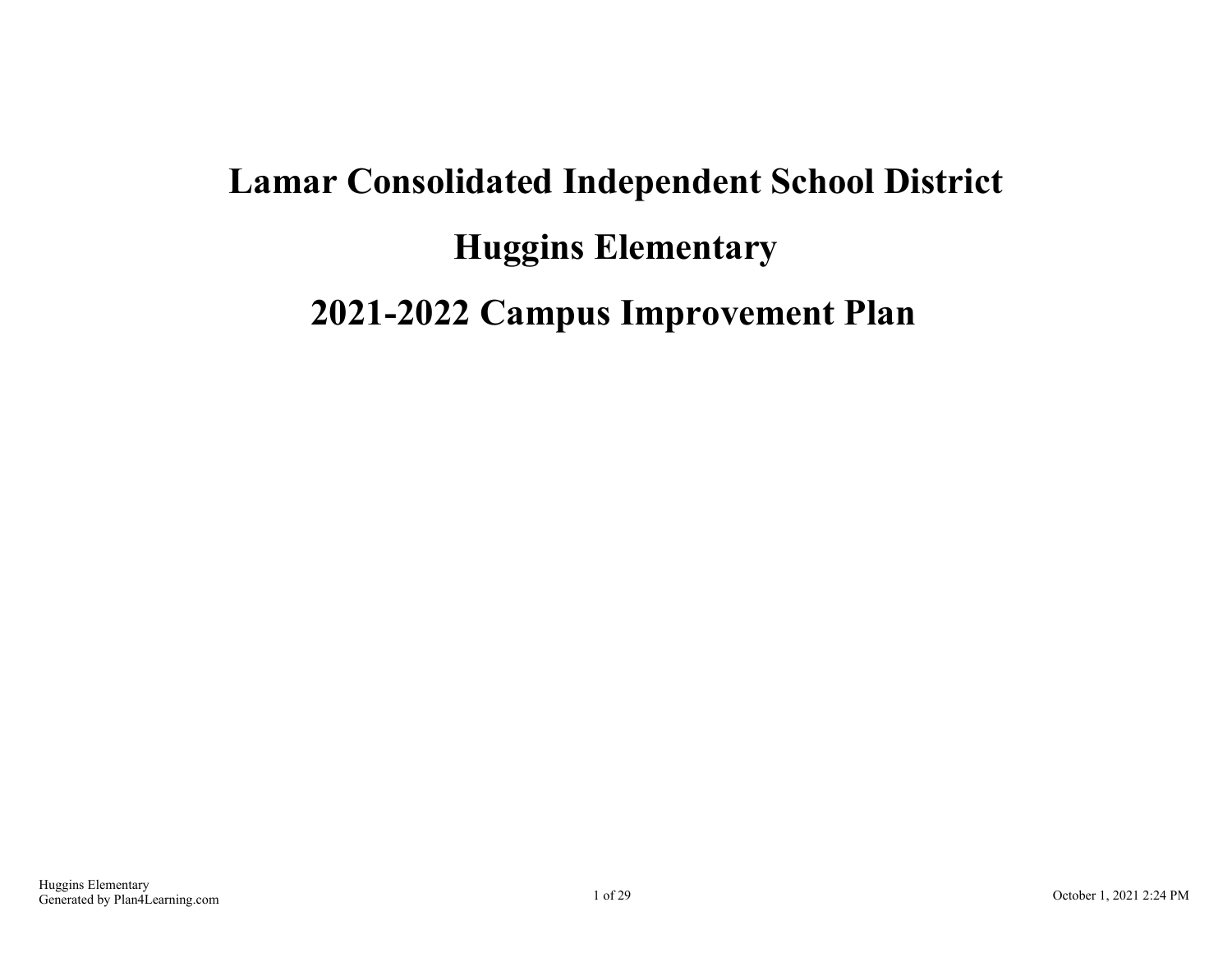### **Table of Contents**

| Comprehensive Needs Assessment                                                                                                                                       |    |
|----------------------------------------------------------------------------------------------------------------------------------------------------------------------|----|
| Demographics                                                                                                                                                         |    |
| <b>Student Learning</b>                                                                                                                                              |    |
| School Processes & Programs                                                                                                                                          |    |
| Perceptions                                                                                                                                                          |    |
| <b>Priority Problem Statements</b>                                                                                                                                   | 10 |
| Comprehensive Needs Assessment Data Documentation                                                                                                                    | 11 |
| Goals                                                                                                                                                                | 13 |
| Goal 1: By May 2022, students in third, fourth, and fifth grade will score Masters on the Reading Language Arts STAAR Test by the following percentages: third grade |    |
| $(60\%)$ , fourth grade $(39\%)$ , and fifth grade $(50\%)$ .                                                                                                        | 14 |
| Goal 2: By May 2022, students in third, fourth, and fifth grade students will score Masters on the Math STAAR Test by the following percentages: third grade (58%),  |    |
| fourth grade $(41\%)$ , and fifth grade $(49\%)$ .                                                                                                                   | 17 |
| Goal 3: By May 2022, 60% of students will score Meets and 30% will score Masters on the Fifth Grade Science STAAR Test.                                              | 21 |
| Goal 4: By May 2022, 60% of special education students in Kindergarten through Second Grade will be reading on level.                                                | 23 |
| <b>State Compensatory</b>                                                                                                                                            | 26 |
| <b>Budget for Huggins Elementary</b>                                                                                                                                 | 27 |
| Personnel for Huggins Elementary                                                                                                                                     | 27 |
| <b>Campus Funding Summary</b>                                                                                                                                        | 27 |
| Addendums                                                                                                                                                            | 28 |
|                                                                                                                                                                      |    |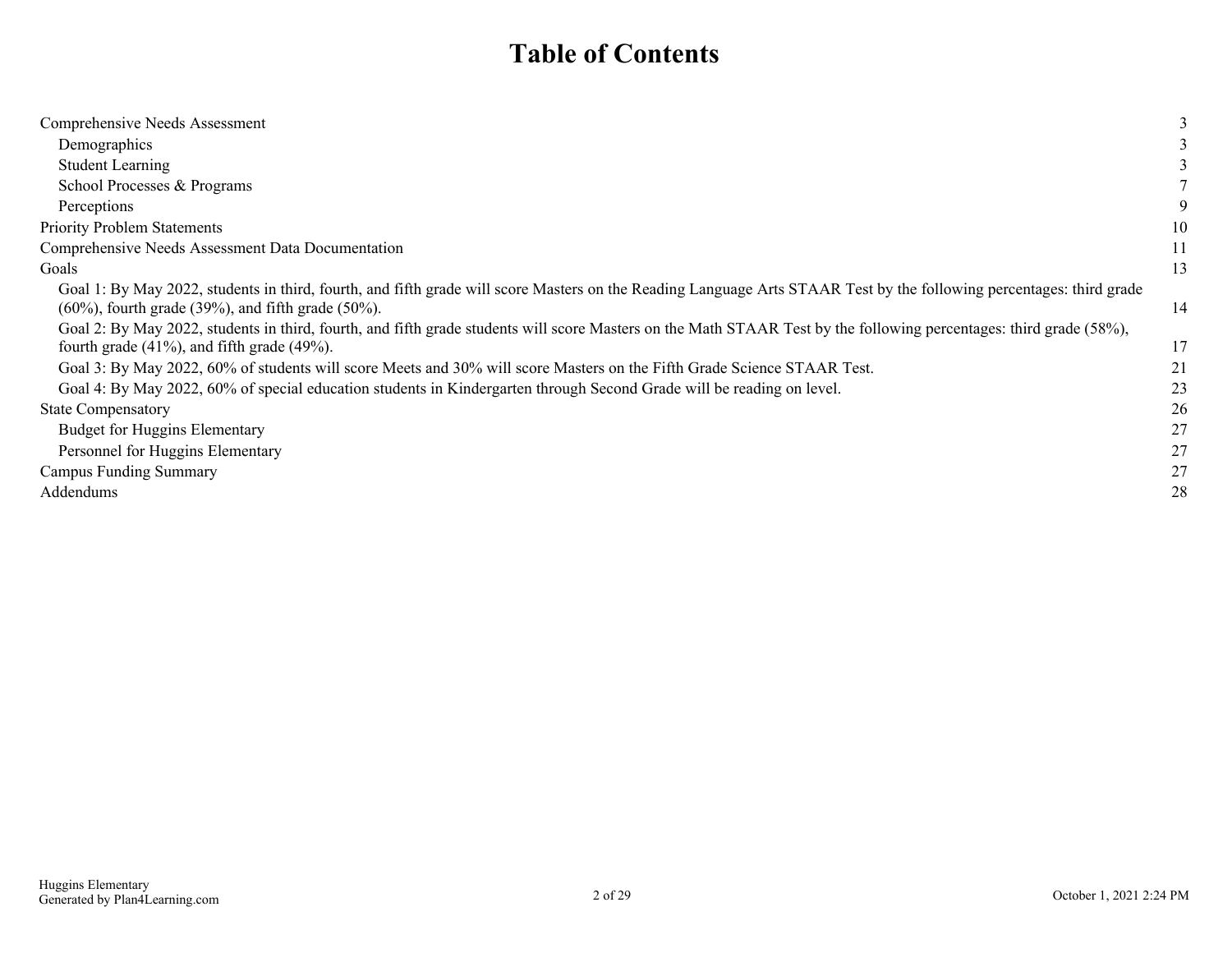## **Comprehensive Needs Assessment**

**Revised/Approved: June 14, 2021**

### <span id="page-2-0"></span>**Demographics**

#### **Demographics Summary**

Huggins Elementary opened in 1979 and for many years was the only campus to serve the greater Fulshear area. For the 2021-2022 school year, Huggins will provide instruction for Pre-Kindergarten through Fifth Grade students. Due to the fast growing nature of the area, Morgan Elementary will open this school year to support the increasing student population. As a result of construction delays related to Covid-19, Morgan Elementary will function independently on the Huggins campus during the fall 2021 semester. The 2021 Demographer Report projects that Huggins will serve 523 students and Morgan will serve 544 students. Of the students that will remain at Huggins, the projected subpopulations include 9% Black, 15% Hispanic, 70% White, 4% Asian, and 2% other. Current projections indicate that Huggins will also incude 2% ESL, 12% Special Education, and 13% economically disadvantaged students.

A review of demographic data for the 2020-2021 school year (899 students) indicates the following breakdown: .7% American Indian/Alaskan Native, 2% Asian, 8.5% Black, 65.7% White, 19% Hispanic/Latino, and 4% Multiracial. 14% of student received special education services and 3.6% were LEP. 4.8% of students were receiving 504 services. 38.8% of students were identitied at-risk. 15.6% of students were identified as economically disadvantaged.

#### **Demographics Strengths**

Census data reveals that Fulshear is the fastest growing city in the state of Texas. One decade ago, city demograhic data indicated the population of Fulshear was 1,134. The current population exceeds 17,000 and continues to grow. With the increase in population, development of new residential communities continues. The greater Fulshear area (Fulshear, Brookshire, and Simonton) has attracted an increase in business development along the I-10 corridor, bringing families to the area. The current poverty rate is 2.35% and the average household income is \$188,395. This is in sharp contrast to when Huggins Elementary opened in 1979.

#### **Problem Statements Identifying Demographics Needs**

**Problem Statement 1:** Students that are new to Huggins come with varying levels of academic experience, exposure, and limited data. **Root Cause:** Students are enrolling at Huggins from various places, both domestically and internationally, and from a variety of educational settings including homeschool, private, charter, and virtual.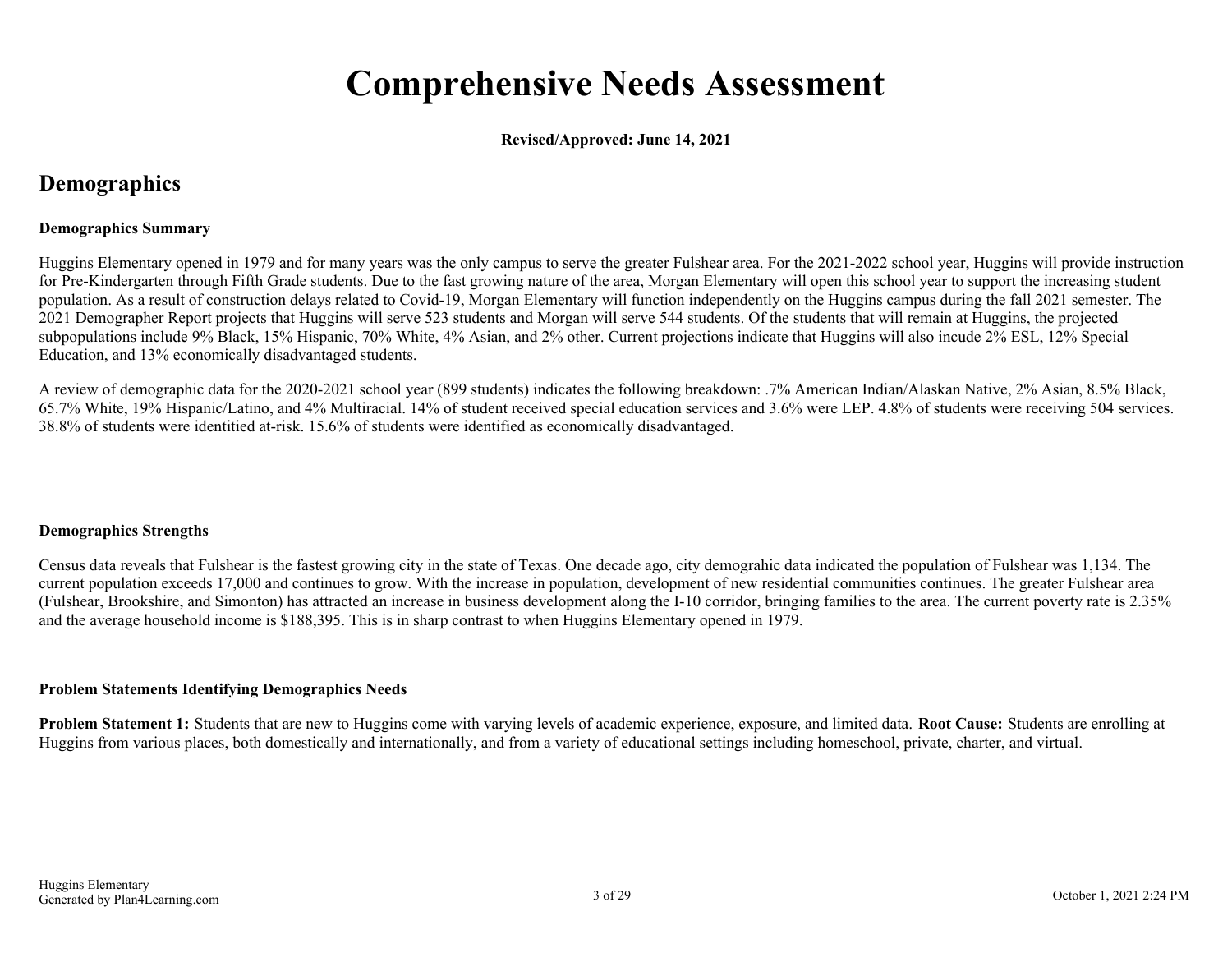### <span id="page-3-0"></span>**Student Learning**

#### **Student Learning Summary**

STAAR Reading Data for the 2020-2021 school year indicated the following:

|                                      |                                 |                                   |      |               |                          |                                   |              |                |              | May 2021 STAAR Reading, Grade 3 May 2021 STAAR Reading, Grade 4 May 2021 STAAR Reading, Grade 5 |        |               |
|--------------------------------------|---------------------------------|-----------------------------------|------|---------------|--------------------------|-----------------------------------|--------------|----------------|--------------|-------------------------------------------------------------------------------------------------|--------|---------------|
|                                      | <b>Total</b><br><b>Students</b> | Approaches Meets Masters Students |      |               | <b>Total</b>             | Approaches Meets Masters Students |              |                | <b>Total</b> | <b>Approaches Meets Masters</b>                                                                 |        |               |
| Huggins<br>Elementary                | 145                             | 86.90%                            |      | 65.52% 44.14% | 151                      | 79.47%                            |              | 57.62% 31.13%  | 119          | 85.71%                                                                                          |        | 67.23% 43.70% |
| Economic<br>Disadvantage             | 25                              | 64%                               | 52%  | 24%           | 31                       | 70.97%                            | 29.03% 6.45% |                | 20           | 70%                                                                                             | 50%    | 25%           |
| American<br>Indian/Alaskan<br>Native | $\overline{a}$                  |                                   |      |               | 1                        | $0\%$                             | $0\%$        | $0\%$          | 1            | 100%                                                                                            | 0%     | $0\%$         |
| Asian                                | $\overline{2}$                  | 100%                              | 100% | 50%           | 3                        | 33.33%                            | 33.33%       | $0\%$          | 5            | 100%                                                                                            | 60%    | 40%           |
| Black/African<br>American            | 10                              | 70%                               | 40%  | 20%           | 14                       | 57.14%                            | 21.43% 7.14% |                | 5            | 80%                                                                                             | 80%    | 40%           |
| Hispanic                             | 24                              | 70.83%                            |      | 58.33% 37.50% | 26                       | 84.62%                            |              | 57.69% 11.54%  | 26           | 65.38%                                                                                          |        | 53.85% 34.62% |
| Two or More<br>Races                 | 8                               | 87.50%                            |      | 87.50% 62.50% | 3                        | 66.67%                            | $0\%$        | $0\%$          | 5            | 80%                                                                                             | 80%    | 60%           |
| White                                | 101                             | 92.08%                            |      | 67.33% 46.53% | 104                      | 83.65%                            |              | 65.38% 41.35%  | 77           | 92.21%                                                                                          |        | 71.43% 46.75% |
| First Year of<br>Monitoring          | $\overline{2}$                  | 100%                              | 50%  | $0\%$         | $\overline{\phantom{a}}$ |                                   |              | -              | 1            | 100%                                                                                            | 0%     | $0\%$         |
| <b>LEP</b>                           | $\overline{4}$                  | 25%                               | 25%  | $0\%$         | 5                        | 80%                               | 80%          | $0\%$          | 8            | 50%                                                                                             | 25%    | $0\%$         |
| Second Year<br>of Monitoring         |                                 |                                   |      |               |                          |                                   |              | $\blacksquare$ | $\mathbf{1}$ | 100%                                                                                            | 100%   | 100%          |
| Special Ed<br>Indicator              | 15                              | 53.33%                            | 20%  | 6.67%         | 29                       | 31.03%                            | 10.34% 3.45% |                | 17           | 64.71%                                                                                          | 17.65% | $0\%$         |

STAAR Math Data for the 2020-2021 school year indicated the following:

|                          |     | <b>May 2021 STAAR Mathematics,</b><br>Grade 3 |     | <b>May 2021 STAAR Mathematics,</b><br>Grade 4 |    |                      |  | May 2021 STAAR Mathematics,<br>Grade 5 |     |                                                                                                                |     |               |
|--------------------------|-----|-----------------------------------------------|-----|-----------------------------------------------|----|----------------------|--|----------------------------------------|-----|----------------------------------------------------------------------------------------------------------------|-----|---------------|
|                          |     |                                               |     |                                               |    |                      |  |                                        |     | Total<br>Students Approaches Meets Masters Students Approaches Meets Masters Students Approaches Meets Masters |     |               |
| Huggins<br>Elementary    | 145 | 86.90%                                        |     | 59.31% 31.03% 152                             |    | 76.97% 59.21% 36.18% |  |                                        | 120 | 90.83%                                                                                                         |     | 65.83% 42.50% |
| Economic<br>Disadvantage | 25  | 68%                                           | 32% | 12%                                           | 31 | 51.61% 29.03% 6.45%  |  |                                        | 20  | 85%                                                                                                            | 55% | 35%           |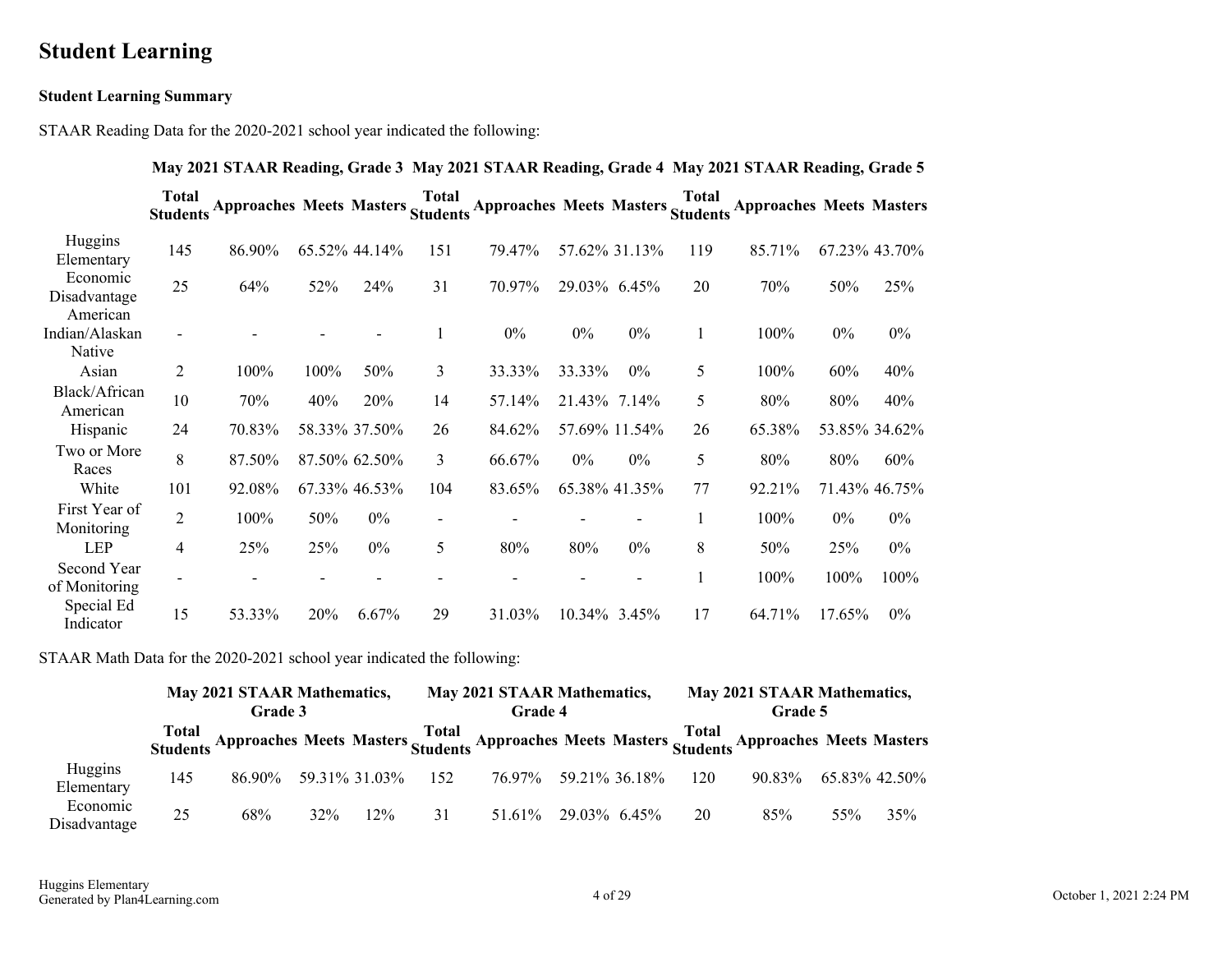|                              |                                 | <b>May 2021 STAAR Mathematics,</b><br>Grade 3 |        |               | <b>May 2021 STAAR Mathematics,</b><br>Grade 4 |                                 |        | <b>May 2021 STAAR Mathematics,</b><br>Grade 5 |                          |                                 |        |               |
|------------------------------|---------------------------------|-----------------------------------------------|--------|---------------|-----------------------------------------------|---------------------------------|--------|-----------------------------------------------|--------------------------|---------------------------------|--------|---------------|
|                              | <b>Total</b><br><b>Students</b> | Approaches Meets Masters Students             |        |               | <b>Total</b>                                  | <b>Approaches Meets Masters</b> |        |                                               | Total<br><b>Students</b> | <b>Approaches Meets Masters</b> |        |               |
| American                     |                                 |                                               |        |               |                                               |                                 |        |                                               |                          |                                 |        |               |
| Indian/Alaskan<br>Native     |                                 |                                               |        |               |                                               | 100%                            | $0\%$  | 0%                                            |                          | 100%                            | 100%   | $0\%$         |
| Asian                        | 2                               | 100%                                          | 100%   | 50%           | 3                                             | 33.33%                          | $0\%$  | $0\%$                                         | 5                        | 100%                            | 80%    | 60%           |
| Black/African<br>American    | 10                              | 60%                                           | 30%    | 10%           | 14                                            | 50%                             | 42.86% | 7.14%                                         | 5                        | 100%                            | 60%    | 20%           |
| Hispanic                     | 24                              | 79.17%                                        |        | 45.83% 12.50% | 26                                            | 69.23%                          |        | 53.85% 26.92%                                 | 26                       | 84.62%                          |        | 57.69% 26.92% |
| Two or More<br>Races         | 8                               | 87.50%                                        | 62.50% | 25%           | 3                                             | 33.33%                          | $0\%$  | $0\%$                                         | 5                        | 80%                             | 40%    | 40%           |
| White                        | 101                             | 91.09%                                        |        | 64.36% 37.62% | 105                                           | 84.76%                          |        | 66.67% 44.76%                                 | 78                       | 92.31%                          |        | 69.23% 48.72% |
| First Year of<br>Monitoring  | $\overline{2}$                  | 100%                                          | 50%    | $0\%$         | $\overline{\phantom{a}}$                      |                                 |        |                                               |                          | 100%                            | 100%   | $0\%$         |
| <b>LEP</b>                   | 4                               | 50%                                           | 25%    | $0\%$         | 5                                             | 40%                             | 40%    | 40%                                           | 8                        | 75%                             | 37.50% | 25%           |
| Second Year<br>of Monitoring |                                 |                                               |        |               |                                               |                                 |        | $\overline{\phantom{0}}$                      |                          | 100%                            | 100%   | $0\%$         |
| Special Ed<br>Indicator      | 15                              | 46.67%                                        |        | 13.33% 6.67%  | 30                                            | 43.33%                          | 20%    | 6.67%                                         | 17                       | 64.71%                          |        | 35.29% 23.53% |

STAAR Writing Data for the 2020-2021 school year indicated the following:

#### **May 2021 STAAR Writing, Grade 4**

|                                | <b>Total Students</b> | Approaches | <b>Meets</b> | <b>Masters</b> |
|--------------------------------|-----------------------|------------|--------------|----------------|
| Huggins Elementary             | 152                   | 77.63%     | 51.32%       | 15.13%         |
| Economic Disadvantage          | 31                    | 61.29%     | 22.58%       | $0\%$          |
| American Indian/Alaskan Native |                       | $0\%$      | $0\%$        | $0\%$          |
| Asian                          | 3                     | 33.33%     | 33.33%       | $0\%$          |
| Black/African American         | 14                    | 64.29%     | 21.43%       | $0\%$          |
| Hispanic                       | 26                    | 69.23%     | 38.46%       | 3.85%          |
| Two or More Races              | 3                     | 66.67%     | $0\%$        | $0\%$          |
| White                          | 105                   | 83.81%     | 60.95%       | 20.95%         |
| <b>LEP</b>                     | 5                     | 80%        | 20%          | $0\%$          |
| Special Ed Indicator           | 30                    | 36.67%     | 10%          | $0\%$          |

STAAR Science Data for the 2020-2021 school year indicated the following: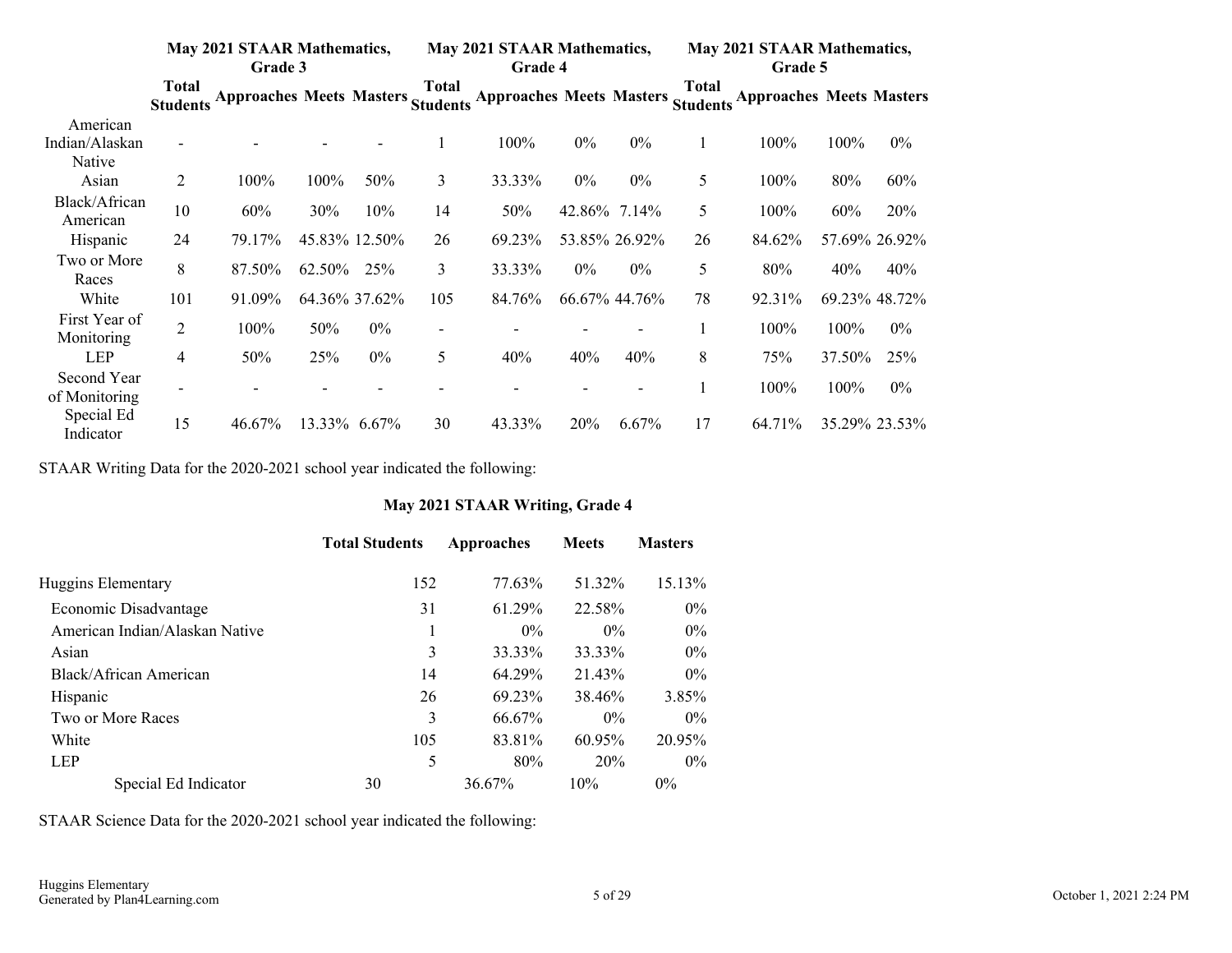#### **May 2021 STAAR Science, Grade 5**

|                                | <b>Total Students</b> | Approaches | <b>Meets</b> | <b>Masters</b> |
|--------------------------------|-----------------------|------------|--------------|----------------|
| Huggins Elementary             | 117                   | 87.18%     | 54.70%       | 28.21%         |
| Economic Disadvantage          | 19                    | 78.95%     | 47.37%       | 21.05%         |
| American Indian/Alaskan Native |                       | $100\%$    | $0\%$        | $0\%$          |
| Asian                          | 5                     | $100\%$    | 80%          | 20%            |
| Black/African American         | 5                     | 80%        | 40%          | $0\%$          |
| Hispanic                       | 25                    | 84%        | 36%          | 24%            |
| Two or More Races              | 5                     | 80%        | 60%          | 40%            |
| White                          | 76                    | 88.16%     | 60.53%       | 31.58%         |
| First Year of Monitoring       |                       | $100\%$    | $0\%$        | $0\%$          |
| <b>LEP</b>                     | 8                     | 75%        | 12.50%       | $0\%$          |
| Second Year of Monitoring      |                       | $100\%$    | $100\%$      | $0\%$          |
| Special Ed Indicator           | 16                    | 75%        | 37.50%       | 18.75%         |

End of Year Reading Levels (Kindergarten through Second Grade) for the 2020-2021 school year indicated the following:

|                                |     | Kinder GRA -- Fourth Nine Weeks 2021 |     |         |                                                                   | 1st Gı               |
|--------------------------------|-----|--------------------------------------|-----|---------|-------------------------------------------------------------------|----------------------|
|                                |     |                                      |     | Overall | Total Students Below Grade Level On Grade Level Above Grade Level | Total Students Below |
| <b>Huggins Elementary</b>      | 128 |                                      | 25% | 44.53%  | 30.47% Huggins Elementary                                         | 146                  |
| <b>Economic Disadvantage</b>   |     | 55.56%                               |     | 25.93%  | 18.52% Economic Disadvantage                                      |                      |
| American Indian/Alaskan Native |     |                                      |     | 100%    | $0\%$ Asian                                                       |                      |
| Asıan                          |     |                                      |     | 100%    | 0% Black/African American                                         |                      |
| <b>Black/African American</b>  |     | 38.46%                               |     | 46.15%  | 15.38% Hispanic                                                   |                      |
| Hispanic                       |     | 48.15%                               |     | 33.33%  | 18.52% Two or More Races                                          |                      |
| Two or More Races              |     | 12.50%                               |     | 50%     | 37.50% White                                                      |                      |
| White                          |     | 17.11%                               |     | 44.74%  | 38.16% LEP                                                        |                      |
| <b>LEP</b>                     |     |                                      | 50% | 50%     | 0% Special Ed Indicator                                           |                      |
| Special Ed Indicator           |     |                                      |     | 37.50%  | 12.50%                                                            |                      |

#### **Student Learning Strengths**

Huggins Elementary Met Standard and received a B rating in the Texas Accountability System for the 2018-2019 school year. Huggins was not rated in 2019-2020 due to the state accountability waiver for COVID-19. State accountability waivers has also been issued for the 2020-2021 school year.

A review of 2020-2021 STAAR Data indicates the following strengths: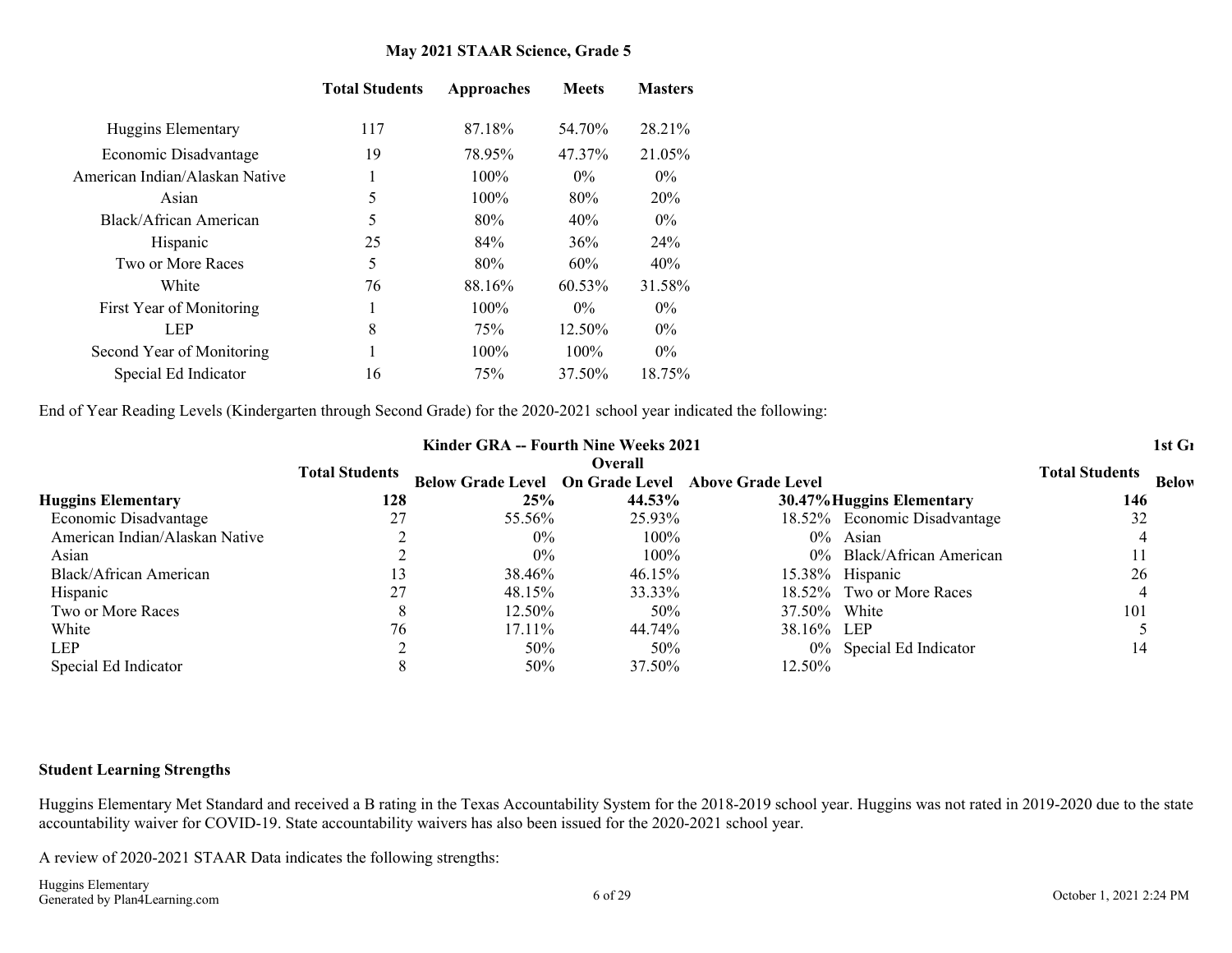- In grades 3-5 overall (reading and math), the number of students scoring Masters exceeded the performance target of 30%.
- The number of special education students achiveing meets and masters increased in math for the 2020-2021 school year.
- The number of special education students achieving approaches, meets, and masters increased in science for the 2020-2021 school year.
- The number of special education students achieveing approaches and meets in writing increased for the 2020-2021 school year.
- The number of LEP students achiving meets on reading increased by 30%.
- The number of LEP students achiveing meets or masters on math increased for the 2020-2021 school year.

A review of the 2021-2021 End of Year Reading Levels in Kindergarten through Second Grade indicate the following strengths:

- 75% of Kindergarten students were reading on or above grade level at the end of the school year.
- 78.1% of First Grade students were reading on or above grade level at the end of the school year.
- 81.8% of Second Grade students were reading on or above grade level at the end of the school year.

#### **Problem Statements Identifying Student Learning Needs**

**Problem Statement 1 (Prioritized):** The number of students in third-fifth grade scoring Masters on the Reading STAAR reduced by the following percentages from 2018-2019 to 2020-2021: third grade (1%), fourth grade (3%), and fifth grade (11%). **Root Cause:** Staff in grades 3-5 were continuing to develop their understanding and implementation of Reading Workshop. Utilization of small group, differentiated instruction in reading was inconsistent. Exposure to and practice with online testing platforms and embedded supports was limited.

**Problem Statement 2 (Prioritized):** 51.32% of fourth grade students met expectation and 15.13% of these students scored Masters on the 20-21 Writing STAAR Test. **Root Cause:** All fourth grade teachers taught self-contained, and the curriculum subject area was new for half of the teachers. Fourth grade students missed the fourth quarter of direct instruction in writing from the 19-20 school shutdown. A lack of vertical alignment and resources has limited core instruction in grammar. Time constraints have contributed to missed instructional opportunities in workshop.

**Problem Statement 3 (Prioritized):** The number of students in third-fifth grade scoring Masters on the Math STAAR reduced by the following percentages from 2018-2019 to 2020-2021: third grade (21%), fourth grade (no decrease), and fifth grade (2%). **Root Cause:** Staff in grades 3-5 were continuing to develop their understanding and implementation of Math Workshop. Utilization of Number Talks, Fact Fluency, and small group, differentiated instruction in math was inconsistent. Exposure to and practice with online testing platforms and embedded supports was limited.

**Problem Statement 4 (Prioritized):** 54.7% of fifth grade students met expectation and 28.21% of these students scored Masters on the 20-21 Science STAAR test. **Root Cause:** Due to Covid-19 restrictions, opportunities for hands-on experiences were limited. All fifth grade teachers taught self-contained, and the curriculum subject area was new for half of the teachers. Fifth grade students missed the fourth quarter of direct instruction in science from the 19-20 school shutdown.

**Problem Statement 5 (Prioritized):** 50% of special education students in Kindergarten through Second Grade were reading below level at the end of the 2020-2021 school year. **Root Cause:** Appropriate implementation of a direct phonics program across all grade levels has been inconsistent. A lack of vertical alignment and resources has limited core instruction in phonics. Time constraints have contributed to missed instructional opportunities to differentiate phonics instruction in Guided Reading.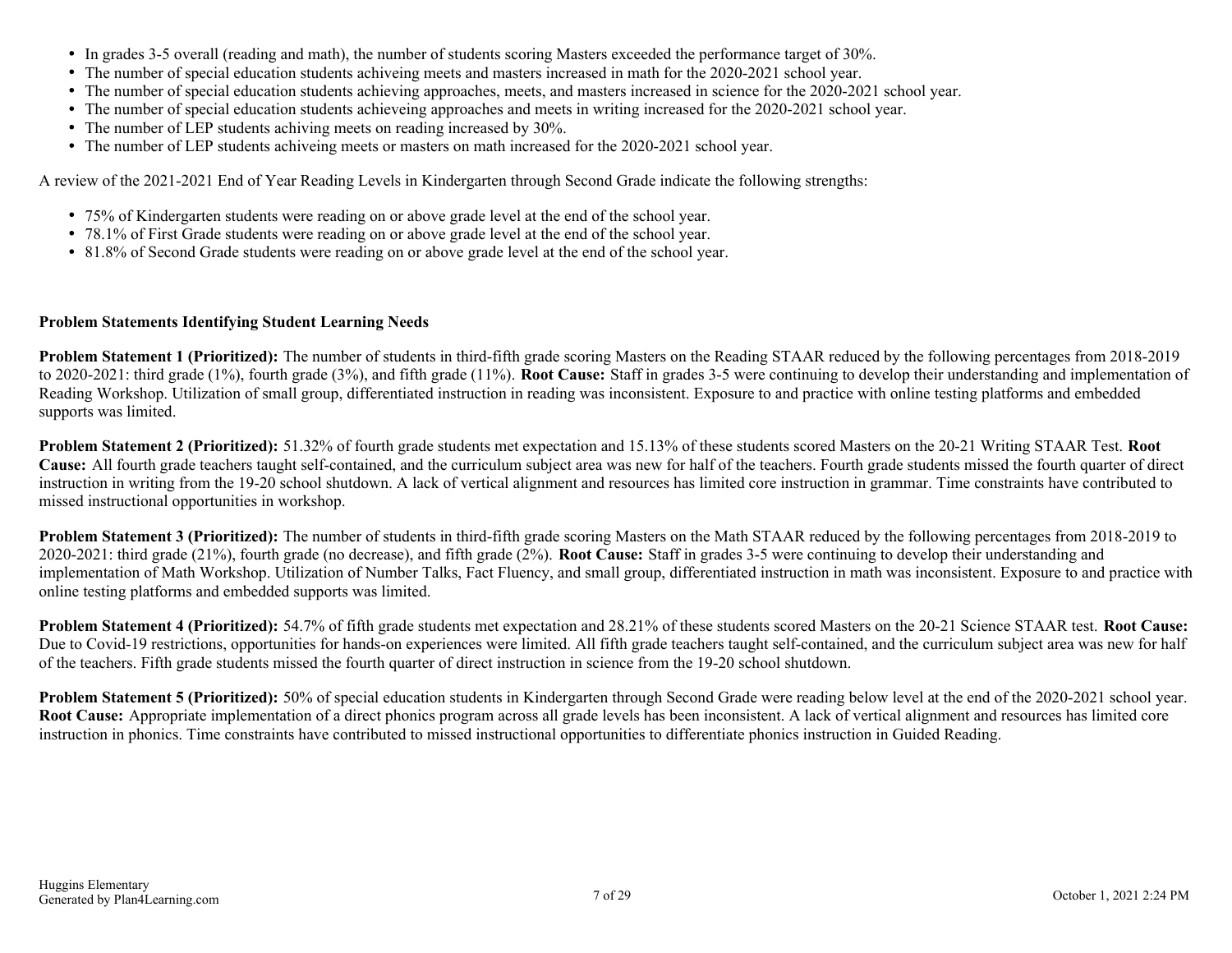### <span id="page-7-0"></span>**School Processes & Programs**

#### **School Processes & Programs Summary**

Huggins Elementary supports students in Pre-Kindergarten through Fifth Grade. Grade levels are divided by teams. For the 21-22 school year, Kindergarten and first grade will be self-contained and second through fifth grade will be departmentalized. The Instructional Leadership team includes the principal, assistant principal, Literacy Coach, Math/Science Coach, ESL Coach, Academic Facilitator, GT Facilitator, and Reading Interventionist.

Teams use the district roapmaps to long-range plan each nine-weeks. Teams meet weekly to plan for instruction. A variety of assessment types are created in collaboration with the Instructional Leadership Team and used to guage student progress. Emphasis has been placed on providing high-quality TIER I instruction. This includes the implementation of Reading, Writing, and Math Workshop with differentiation delivered through small group instruction.

Through the MTSS process, student progress is measured and opportunities for remediation, intervention, and enrichment are provided to meet the diverse needs of students. The Master Schedule includes extended learning time for all grade levels. During this 30 minute duration, all new instruction stops and students participate in differentiated learning opportunities to meet individual needs. Students are also provided opportunities for accelerated instruction before school during Cranium Club. Progress is monitored and reviewed with parents that receive TIER II intervention or TIER III remediation.

Through the Social Emotional Support Classroom, Huggins provides special education services to qualifying students. Many students in the program receive behavior and academic support. Huggins also supports special education students through resource instruction, as well as in-class support and speech. Students that qualify for 504 receive instruction in the general education classroom with accommodations in place as needed. GT students are supported through a pullout program by the GT Facilitator for 1.5 hours per week.

Due to the opening of Morgan Elementary for the 21-22 school year, there will be a reduction in the number of classroom teachers and support staff. There will be a total of 28 classroom teachers, three specials teachers, one librarian, four special education teachers, six paraprofessionals, one nurse, and two front office staff members.

The Core Team includes the following: Principal, Assistant Principal, Counselor, Administrative Assistant, Literacy Coach, Math/Science Coach, Academic Facilitator, ESL Coach, GT Facilitator, and Reading Interventionist and meets weekly to collaborate regarding campus needs.

Huggins Elementary has a strong connection with parents and community stakeholders through partnership with the Friends of Huggins (parent organization).

For the 21-22 school year, Huggins was selected to participate in the Campus Leadership Program through The Holdsworth Center.

#### **School Processes & Programs Strengths**

- Huggins Elementary has established a cohesive Core Team that shares the same vision and goals.
- Through a defined instructional planning model, grade level teams work collaboratively with instructional coaches.
- The MTSS Process provides opportunities to analyze student data to ensure growth for all students.
- Friends of Huggins supports students and staff through fundraising, donations, volunteer efforts, and community outreach.

#### **Problem Statements Identifying School Processes & Programs Needs**

**Problem Statement 1:** There is inconsistent transfer between instructional planning and the delivery of content in the classroom. **Root Cause:** The shift in instructional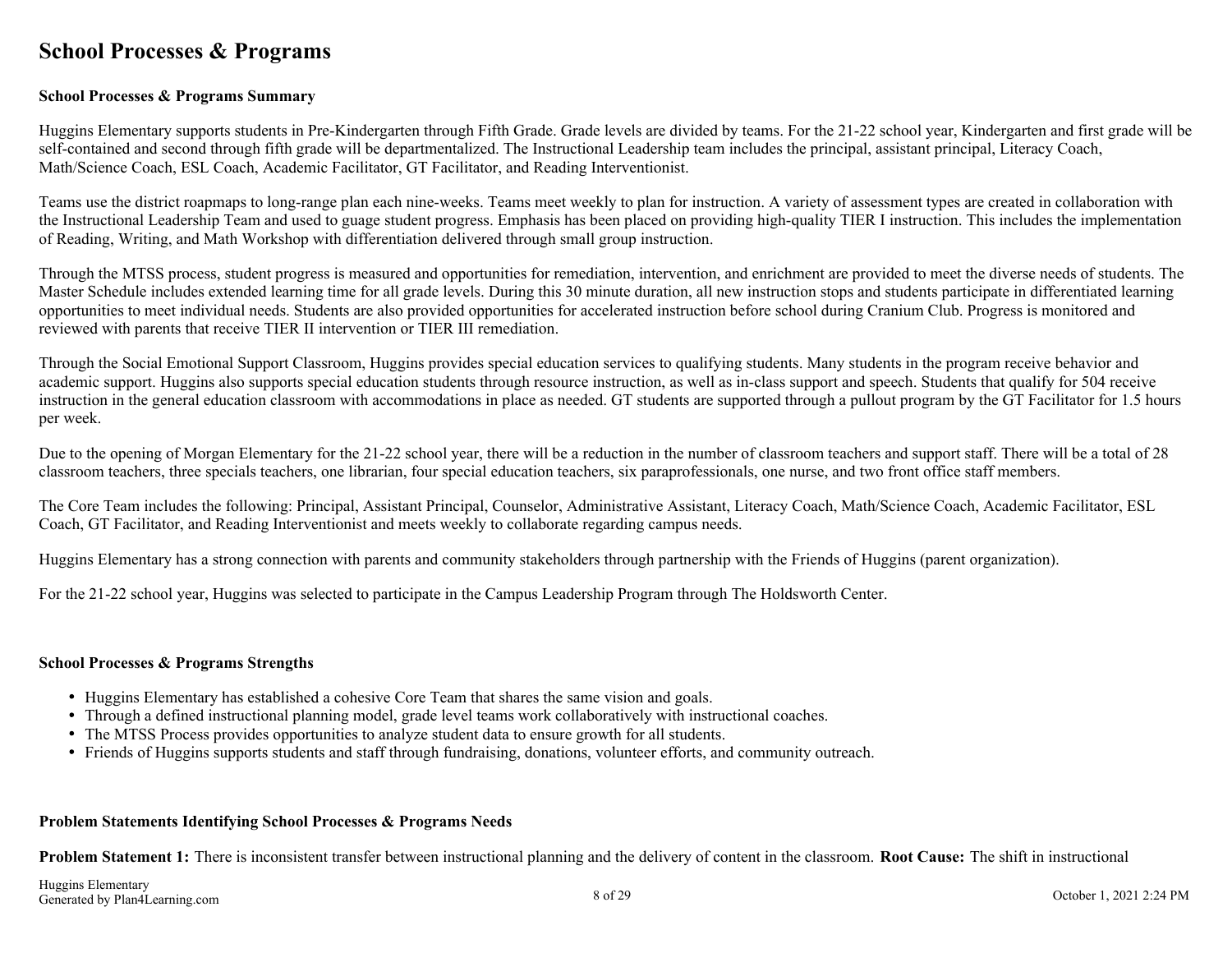leadership has resulted in some resistance to change.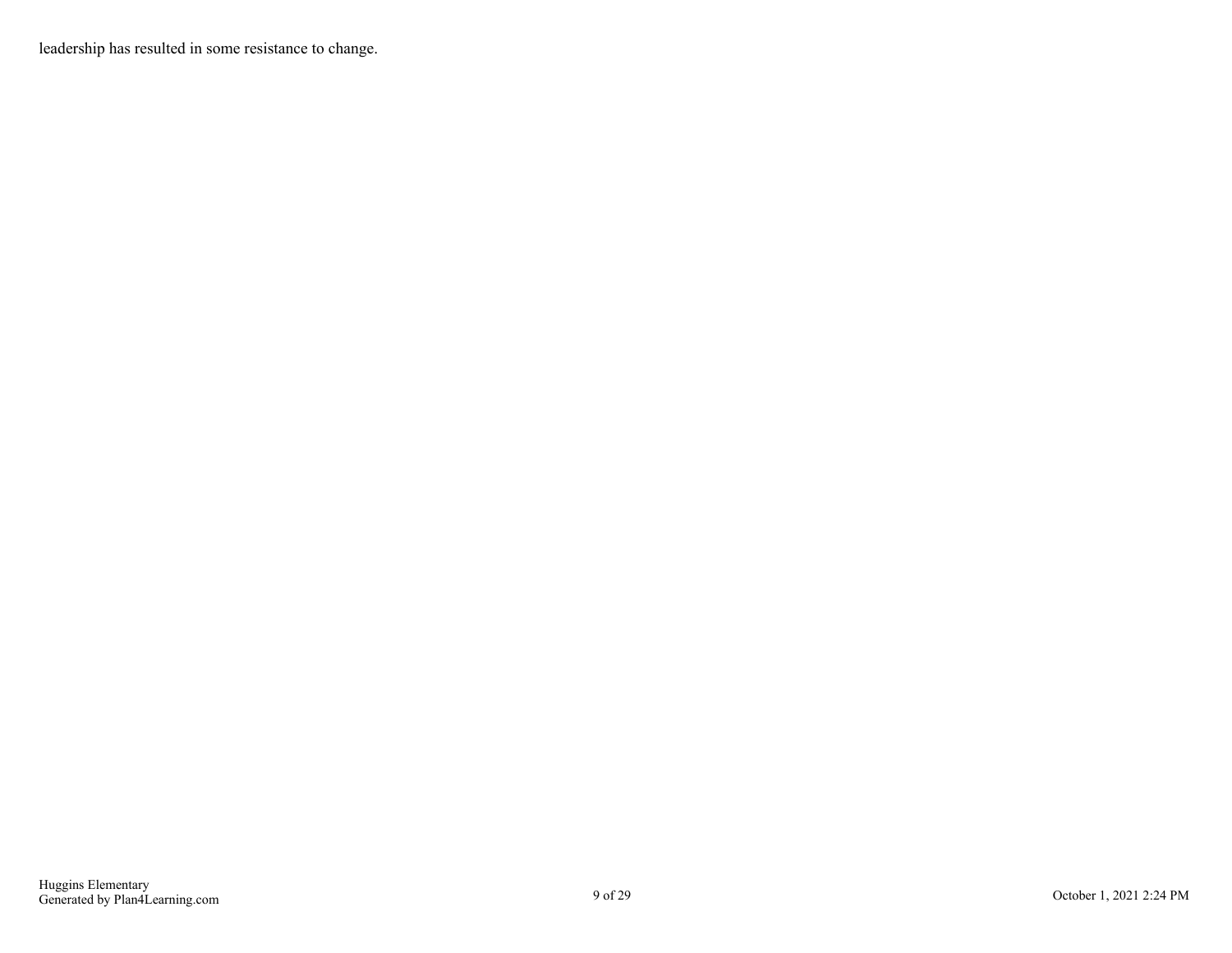### <span id="page-9-0"></span>**Perceptions**

#### **Perceptions Summary**

Huggins Elementary prides itself on maintaining a close-knit community. Several generations of family members have attended Huggins for elementary school. As the community grows, stakeholders place particiular interest in maintaining small-town charm.

Huggins Elementary focuses on growing the whole child, which includes not only academic growth but the social/emotional well-being of student as well. Teachers facilitate class meetings to build community within the classroom. Counselors work in tandum with teachers to deliver Character Counts lessons. Emphasis is placed on positive behavior reinforcement through the use of PBIS and campus-wide House System. An array of strategies that support positive behavior include PBIS Rewards, PBIS Celebrations, and Golden Paw Awards for students, staff, and community members.

According to the 20-21 Campus Climate Survey, each group "graded" Huggins Elementary on the overall qualify of the school as follows:

Staff: 30% - A, 29% - B, 27% - C, 13% - D, 2% - F

Students: 46% - A, 41% - B, 11% - C, 1% - D, 2% - F

Parents: 59% - A, 24% - B, 11% - C, 3% - D, 2% - F

#### **Perceptions Strengths**

- Relationships between staff and community remains an integral part of the Huggins culture.
- There is a significant focus on the social-emotional well-being of students.
- The majority of survey participants indicated a positive perception of the campus as a whole.

#### **Problem Statements Identifying Perceptions Needs**

**Problem Statement 1:** 15% of staff members reported the overall quality of Huggins to be below average or failing. **Root Cause:** There has been a lack of consistent leadership through multiple changes in personnel at various levels.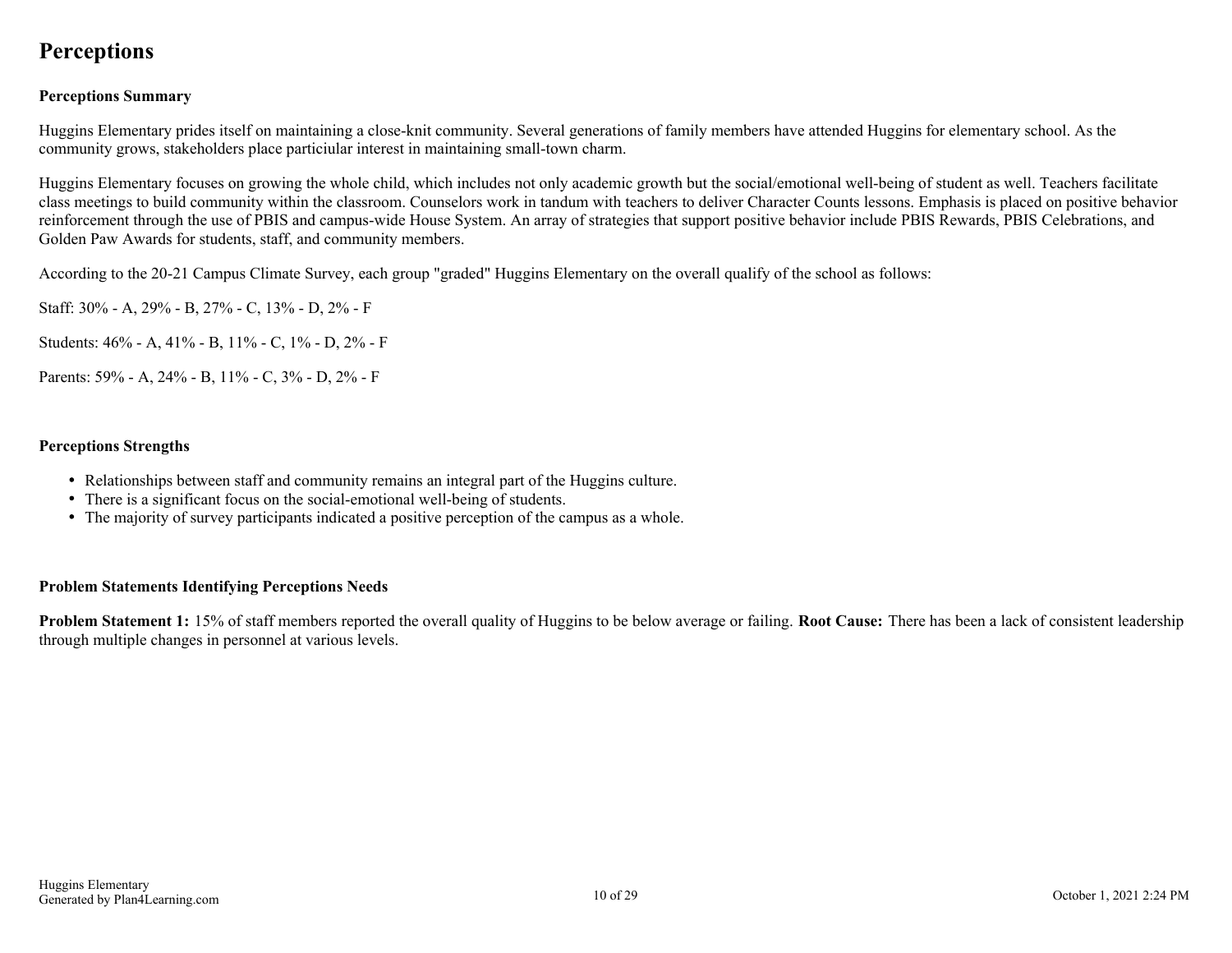## **Priority Problem Statements**

<span id="page-10-0"></span>**Problem Statement 1**: 54.7% of fifth grade students met expectation and 28.21% of these students scored Masters on the 20-21 Science STAAR test.

**Root Cause 1**: Due to Covid-19 restrictions, opportunities for hands-on experiences were limited. All fifth grade teachers taught self-contained, and the curriculum subject area was new for half of the teachers. Fifth grade students missed the fourth quarter of direct instruction in science from the 19-20 school shutdown.

**Problem Statement 1 Areas**: Student Learning

**Problem Statement 2**: 51.32% of fourth grade students met expectation and 15.13% of these students scored Masters on the 20-21 Writing STAAR Test.

**Root Cause 2**: All fourth grade teachers taught self-contained, and the curriculum subject area was new for half of the teachers. Fourth grade students missed the fourth quarter of direct instruction in writing from the 19-20 school shutdown. A lack of vertical alignment and resources has limited core instruction in grammar. Time constraints have contributed to missed instructional opportunities in workshop.

**Problem Statement 2 Areas**: Student Learning

**Problem Statement 3**: The number of students in third-fifth grade scoring Masters on the Reading STAAR reduced by the following percentages from 2018-2019 to 2020-2021: third grade (1%), fourth grade (3%), and fifth grade (11%).

**Root Cause 3**: Staff in grades 3-5 were continuing to develop their understanding and implementation of Reading Workshop. Utilization of small group, differentiated instruction in reading was inconsistent. Exposure to and practice with online testing platforms and embedded supports was limited.

**Problem Statement 3 Areas**: Student Learning

**Problem Statement 4**: The number of students in third-fifth grade scoring Masters on the Math STAAR reduced by the following percentages from 2018-2019 to 2020-2021: third grade (21%), fourth grade (no decrease), and fifth grade (2%).

**Root Cause 4**: Staff in grades 3-5 were continuing to develop their understanding and implementation of Math Workshop. Utilization of Number Talks, Fact Fluency, and small group, differentiated instruction in math was inconsistent. Exposure to and practice with online testing platforms and embedded supports was limited. **Problem Statement 4 Areas**: Student Learning

**Problem Statement 5**: 50% of special education students in Kindergarten through Second Grade were reading below level at the end of the 2020-2021 school year.

**Root Cause 5**: Appropriate implementation of a direct phonics program across all grade levels has been inconsistent. A lack of vertical alignment and resources has limited core instruction in phonics. Time constraints have contributed to missed instructional opportunities to differentiate phonics instruction in Guided Reading.

**Problem Statement 5 Areas**: Student Learning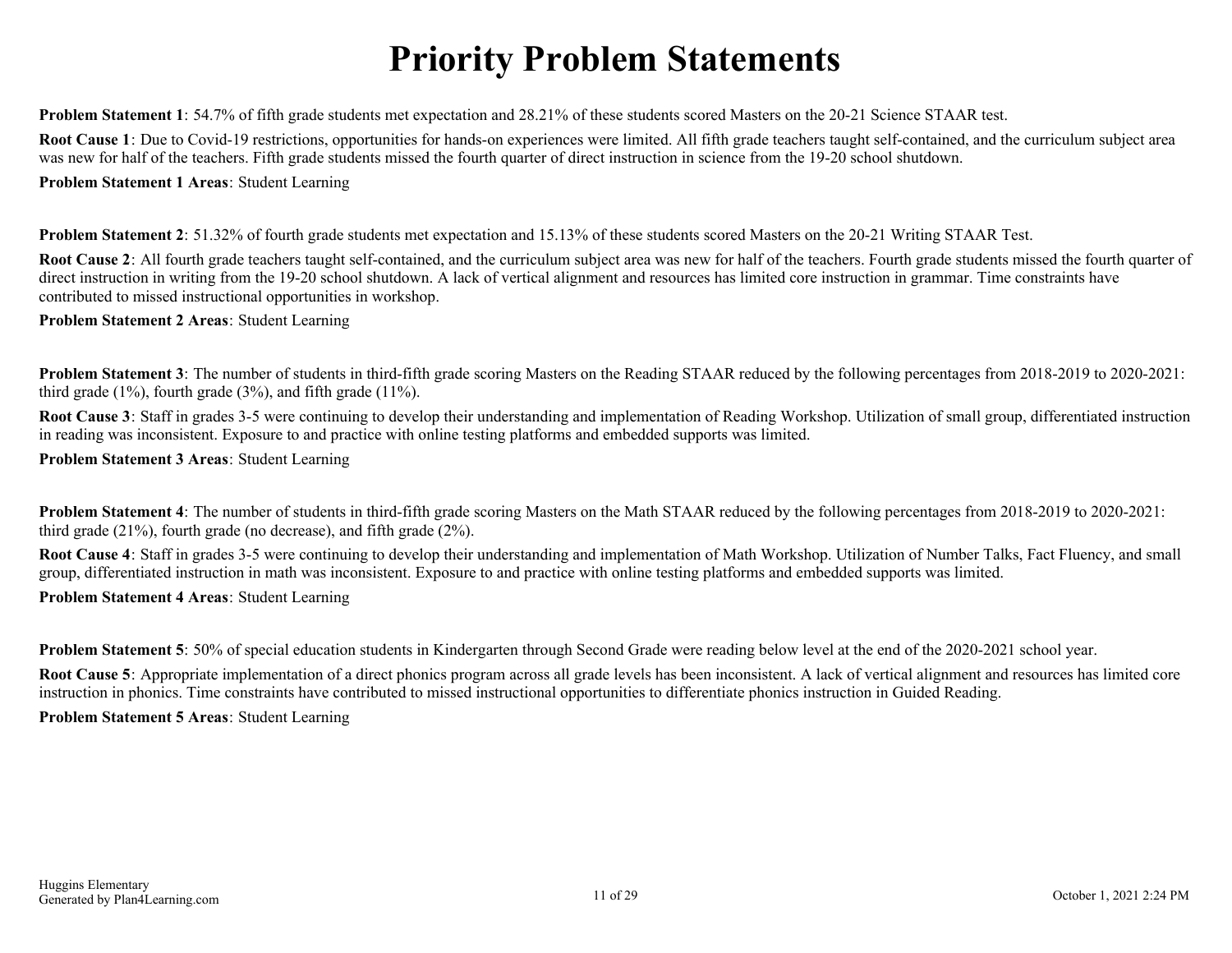## **Comprehensive Needs Assessment Data Documentation**

<span id="page-11-0"></span>The following data were used to verify the comprehensive needs assessment analysis:

#### **Improvement Planning Data**

- District goals
- Campus goals
- HB3 Reading and math goals for PreK-3
- Performance Objectives with summative review (prior year)
- Campus/District improvement plans (current and prior years)
- Covid-19 Factors and/or waivers for Assessment, Accountability, ESSA, Missed School Days, Educator Appraisals, etc.
- Planning and decision making committee(s) meeting data
- State and federal planning requirements
- Covid-19 Factors and/or waivers

#### **Accountability Data**

- Texas Academic Performance Report (TAPR) data
- Student Achievement Domain
- Student Progress Domain
- Effective Schools Framework data
- Comprehensive, Targeted, and/or Additional Targeted Support Identification data
- Accountability Distinction Designations
- Federal Report Card Data
- Local Accountability Systems (LAS) data

#### **Student Data: Assessments**

- State and federally required assessment information
- State and federally required assessment information (e.g. curriculum, eligibility, format, standards, accommodations, TEA information)
- (STAAR) current and longitudinal results, including all versions
- State of Texas Assessments of Academic Readiness (STAAR) current and longitudinal results, including all versions
- STAAR EL progress measure data
- Texas English Language Proficiency Assessment System (TELPAS) and TELPAS Alternate results
- Texas Primary Reading Inventory (TPRI), Tejas LEE, or other alternate early reading assessment results
- Student failure and/or retention rates
- Local diagnostic reading assessment data
- Local benchmark or common assessments data
- Running Records results
- Observation Survey results
- Texas approved PreK 2nd grade assessment data
- Other PreK 2nd grade assessment data
- State-developed online interim assessments
- Grades that measure student performance based on the TEKS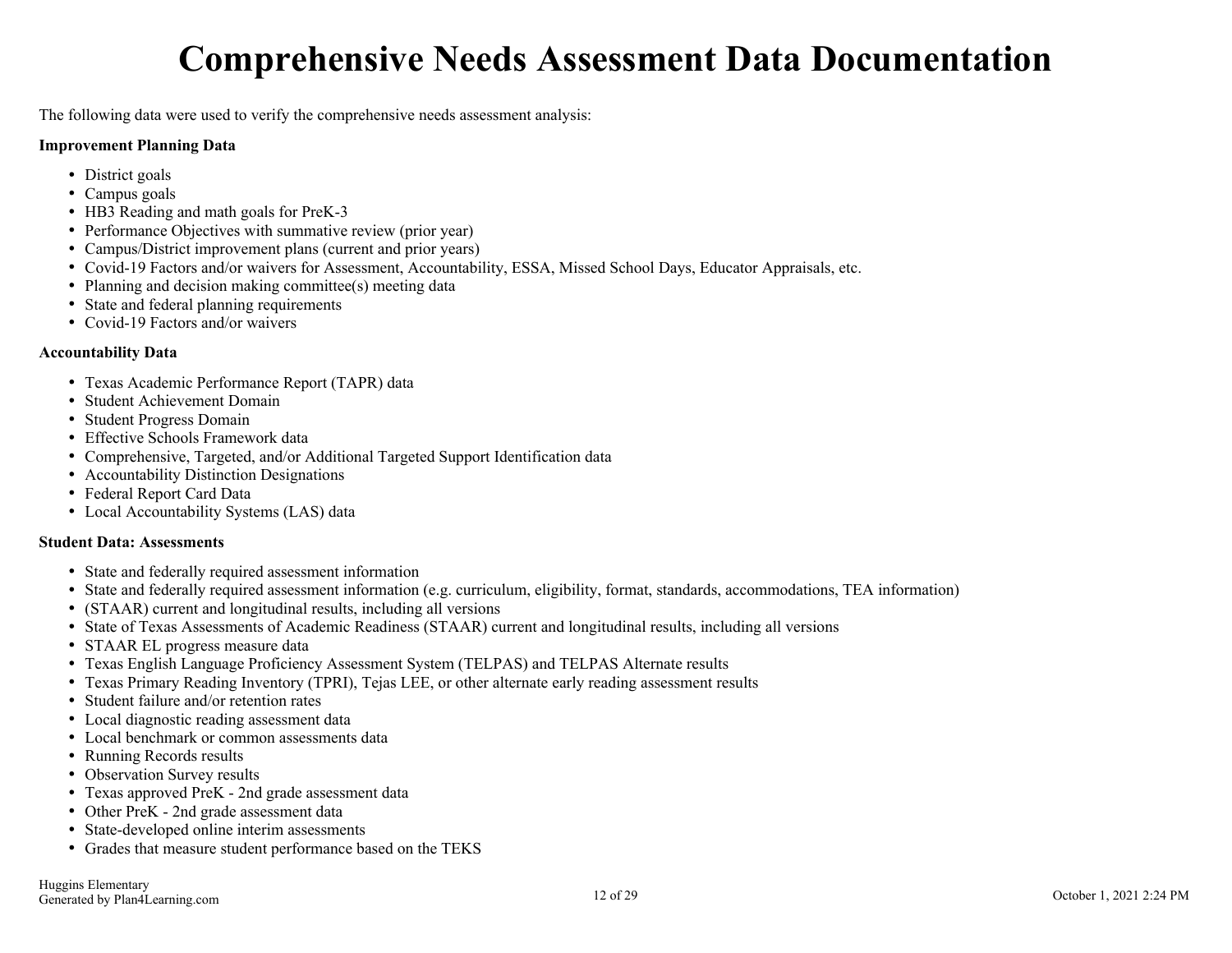#### **Student Data: Student Groups**

- Race and ethnicity data, including number of students, academic achievement, discipline, attendance, and progress
- Special programs data, including number of students, academic achievement, discipline, attendance, and progress
- Economically Disadvantaged / Non-economically disadvantaged performance, progress, and participation data
- Special education/non-special education population including discipline, progress and participation data
- At-risk/non-at-risk population including performance, progress, discipline, attendance, and mobility data
- EL/non-EL or LEP data, including academic achievement, progress, support and accommodation needs, race, ethnicity, gender, etc.
- Section 504 data
- Gifted and talented data
- Dyslexia Data
- Response to Intervention (RtI) student achievement data

#### **Student Data: Behavior and Other Indicators**

- Attendance data
- Mobility rate, including longitudinal data
- Discipline records
- Student surveys and/or other feedback
- Enrollment trends

#### **Employee Data**

- Staff surveys and/or other feedback
- Campus leadership data
- Campus department and/or faculty meeting discussions and data
- TTESS data
- T-PESS data

#### **Parent/Community Data**

- Parent surveys and/or other feedback
- Community surveys and/or other feedback

#### **Support Systems and Other Data**

- Organizational structure data
- Processes and procedures for teaching and learning, including program implementation
- Communications data
- Capacity and resources data
- Study of best practices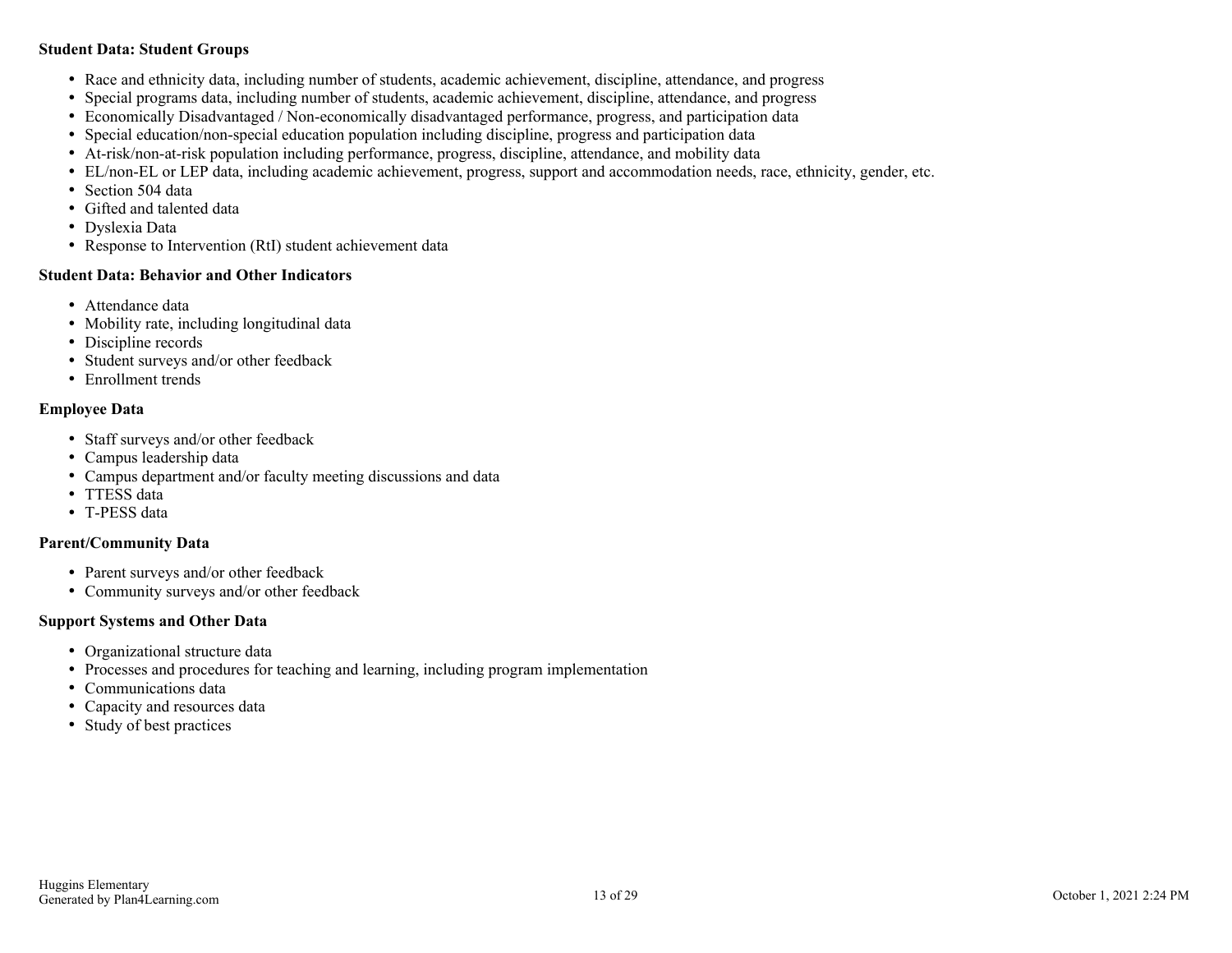## **Goals**

<span id="page-13-0"></span>**Goal 1:** By May 2022, students in third, fourth, and fifth grade will score Masters on the Reading Language Arts STAAR Test by the following percentages: third grade (60%), fourth grade (39%), and fifth grade (50%).

**Performance Objective 1:** Ensure effective Guided Reading Instruction takes place in all kindergarten through fifth grade classrooms.

**Evaluation Data Sources:** Classroom Observations, Guided Reading Lesson Plans, Student Progress on Reading Levels

| <b>Strategy 1 Details</b>                                                                                                                                    | <b>Reviews</b> |                  |     |      |  |
|--------------------------------------------------------------------------------------------------------------------------------------------------------------|----------------|------------------|-----|------|--|
| <b>Strategy 1:</b> The Literacy Coach will provide staff development sessions to facilitate the improvement of Guided                                        |                | <b>Summative</b> |     |      |  |
| Reading Instruction. Topics include but not limited to The Next Steps Forward in Guided Reading, The Literacy<br>Continuum, and analysis of running records. | <b>Nov</b>     | Feb              | Apr | June |  |
| Strategy's Expected Result/Impact: Students will increase decoding and comprehension skills.                                                                 |                |                  |     |      |  |
| Staff Responsible for Monitoring: Administrators, Literacy Coach, ESL Coach, Reading Interventionist,<br>Academic Facilitator, Classroom Teachers            |                |                  |     |      |  |
| <b>ESF Levers:</b> Lever 4: High-Quality Curriculum, Lever 5: Effective Instruction                                                                          |                |                  |     |      |  |
| Continue/Modify<br>Accomplished<br>No Progress<br>0%                                                                                                         |                | Discontinue      |     |      |  |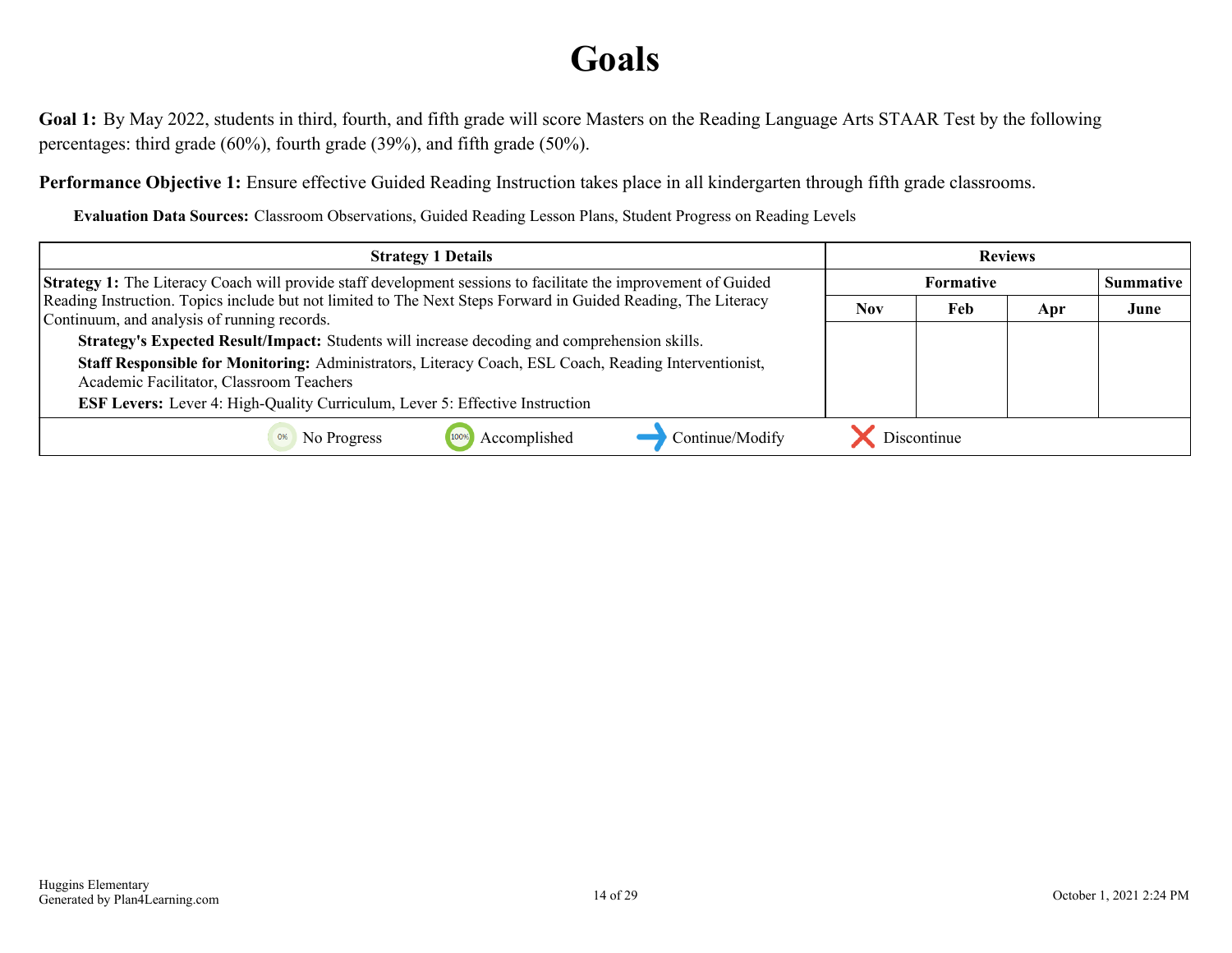**Goal 1:** By May 2022, students in third, fourth, and fifth grade will score Masters on the Reading Language Arts STAAR Test by the following percentages: third grade (60%), fourth grade (39%), and fifth grade (50%).

**Performance Objective 2:** Implement Units of Study in Reading and Writing in all general education classrooms.

#### **HB3 Goal**

**Evaluation Data Sources:** Lesson Plans, Classroom Observations

| <b>Strategy 1 Details</b>                                                                                                                                                                           | <b>Reviews</b>                       |                  |     |                  |  |
|-----------------------------------------------------------------------------------------------------------------------------------------------------------------------------------------------------|--------------------------------------|------------------|-----|------------------|--|
| <b>Strategy 1:</b> K-5 ELAR Teachers will participate in professional development training to support the use of Units of                                                                           |                                      | <b>Formative</b> |     | <b>Summative</b> |  |
| Study in Reading and Writing.                                                                                                                                                                       | <b>Nov</b>                           | Feb              | Apr | June             |  |
| <b>Strategy's Expected Result/Impact:</b> Teachers will develop an understanding of the Units of Study<br>resources and be able to implement lessons with fidelity.                                 |                                      |                  |     |                  |  |
| Staff Responsible for Monitoring: Administrators, Literacy Coach, ESL Coach, Reading Interventionist,<br>Academic Facilitator, Classroom Teachers                                                   |                                      |                  |     |                  |  |
| <b>TEA Priorities:</b> Build a foundation of reading and math - <b>ESF Levers:</b> Lever 2: Effective, Well-Supported<br>Teachers, Lever 4: High-Quality Curriculum, Lever 5: Effective Instruction |                                      |                  |     |                  |  |
| <b>Strategy 2 Details</b>                                                                                                                                                                           | <b>Reviews</b>                       |                  |     |                  |  |
| <b>Strategy 2:</b> Require reading and writing lesson plans to include a connection, direct teach, active engagement, and link                                                                      | <b>Summative</b><br><b>Formative</b> |                  |     |                  |  |
| for the mini lesson.                                                                                                                                                                                | <b>Nov</b>                           | Feb              | Apr | June             |  |
| Strategy's Expected Result/Impact: Teachers will deliver essential components of the mini lesson for<br>direct student instruction.                                                                 |                                      |                  |     |                  |  |
| Staff Responsible for Monitoring: Administrators, Literacy Coach, ESL Coach, Reading Interventionist,<br>Academic Facilitator, Classroom Teachers                                                   |                                      |                  |     |                  |  |
| TEA Priorities: Build a foundation of reading and math - ESF Levers: Lever 2: Effective, Well-Supported<br>Teachers, Lever 4: High-Quality Curriculum, Lever 5: Effective Instruction               |                                      |                  |     |                  |  |
| No Progress<br>Accomplished<br>Continue/Modify                                                                                                                                                      |                                      | Discontinue      |     |                  |  |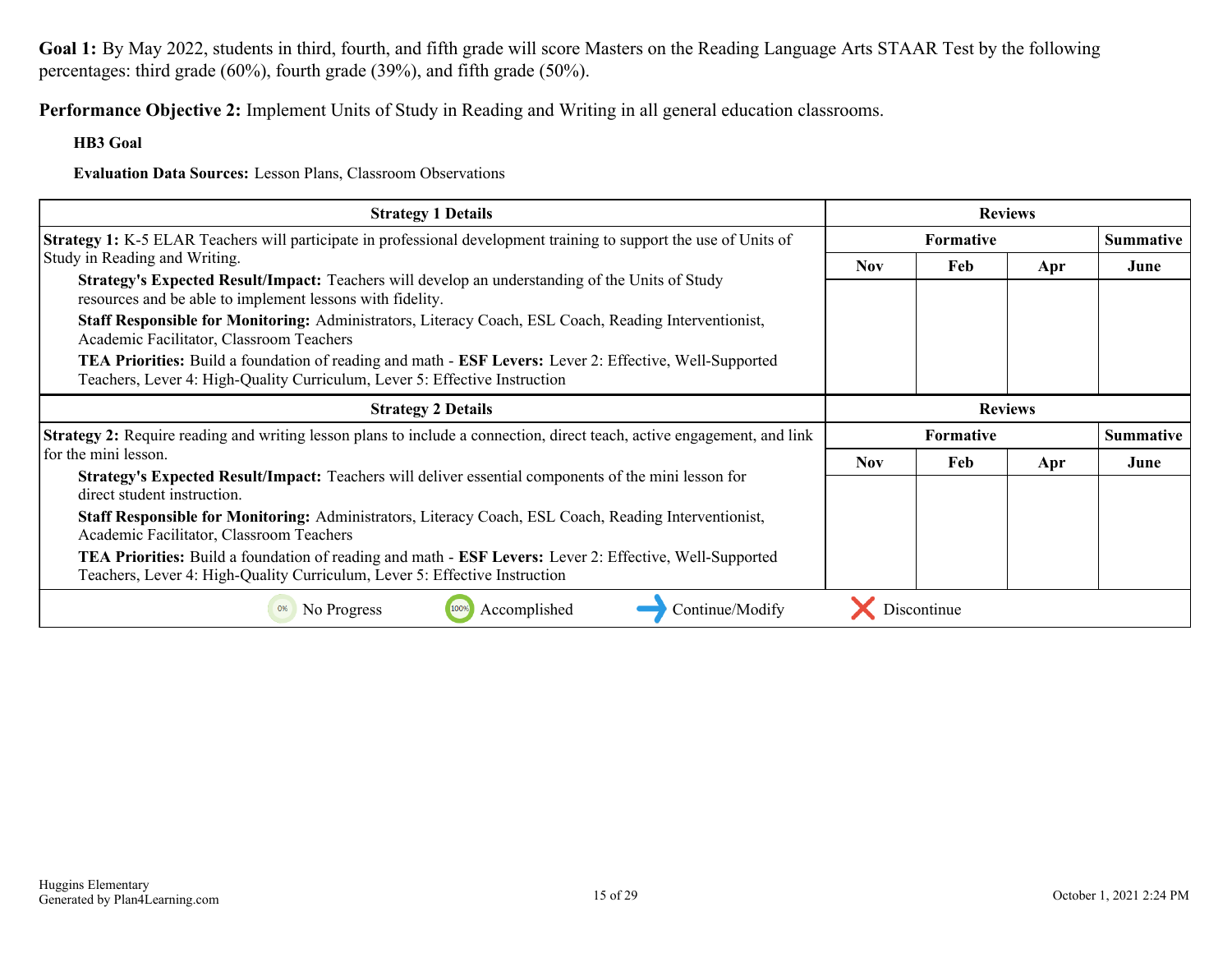**Goal 1:** By May 2022, students in third, fourth, and fifth grade will score Masters on the Reading Language Arts STAAR Test by the following percentages: third grade (60%), fourth grade (39%), and fifth grade (50%).

**Performance Objective 3:** Implement Extended Learning time into the master schedule in kindergarten through fifth grade to provide enrichment, intervention, or remediation for students in the area of reading.

**Evaluation Data Sources:** Master Schedule, Kid Chat Spreadsheets, Hound Time and Cranium Club Rosters. Calendar of Dates, Success Ed RTI Information

| <b>Strategy 1 Details</b>                                                                                                                                                                                  | <b>Reviews</b>                       |             |     |      |  |
|------------------------------------------------------------------------------------------------------------------------------------------------------------------------------------------------------------|--------------------------------------|-------------|-----|------|--|
| <b>Strategy 1:</b> Utilize professional resources to develop targeted lessons for Extended Learning time.                                                                                                  | <b>Summative</b><br><b>Formative</b> |             |     |      |  |
| Strategy's Expected Result/Impact: Students will increase decoding and comprehension skills.                                                                                                               | <b>Nov</b>                           | Feb         | Apr | June |  |
| Staff Responsible for Monitoring: Administrators, Literacy Coach, ESL Coach, Reading Interventionist,<br>Academic Facilitator, Compensatory Ed Tutor, Classroom Teachers                                   |                                      |             |     |      |  |
| <b>TEA Priorities:</b> Build a foundation of reading and math - <b>ESF Levers:</b> Lever 4: High-Quality Curriculum,<br>Lever 5: Effective Instruction                                                     |                                      |             |     |      |  |
| <b>Funding Sources:</b> Personnel Cost/Literacy Coach - 199 PIC 24 State Compensatory Ed (SCE) Accelerated<br>- \$16,450, SCE Funded Tutors - 199 PIC 24 State Compensatory Ed (SCE) Accelerated - \$8,646 |                                      |             |     |      |  |
| <b>Strategy 2 Details</b>                                                                                                                                                                                  | <b>Reviews</b>                       |             |     |      |  |
| <b>Strategy 2:</b> Analyze student progress through Kid Chat/Data Meetings.                                                                                                                                | <b>Summative</b><br><b>Formative</b> |             |     |      |  |
| <b>Strategy's Expected Result/Impact:</b> Students will be provided targeted support for individualized<br>instruction.                                                                                    | <b>Nov</b>                           | Feb         | Apr | June |  |
| Staff Responsible for Monitoring: Administrators, Literacy Coach, ESL Coach, Reading Interventionist,<br>Academic Facilitator, Compensatory Ed Tutor, Classroom Teachers Pre-K-Fifth Grade                 |                                      |             |     |      |  |
| <b>TEA Priorities:</b> Build a foundation of reading and math - <b>ESF Levers:</b> Lever 4: High-Quality Curriculum,<br>Lever 5: Effective Instruction                                                     |                                      |             |     |      |  |
| Funding Sources: Pre-K Personnel - 199 PIC 24 State Compensatory Ed (SCE) Accelerated - \$84,320                                                                                                           |                                      |             |     |      |  |
| Accomplished<br>100%<br>Continue/Modify<br>No Progress                                                                                                                                                     |                                      | Discontinue |     |      |  |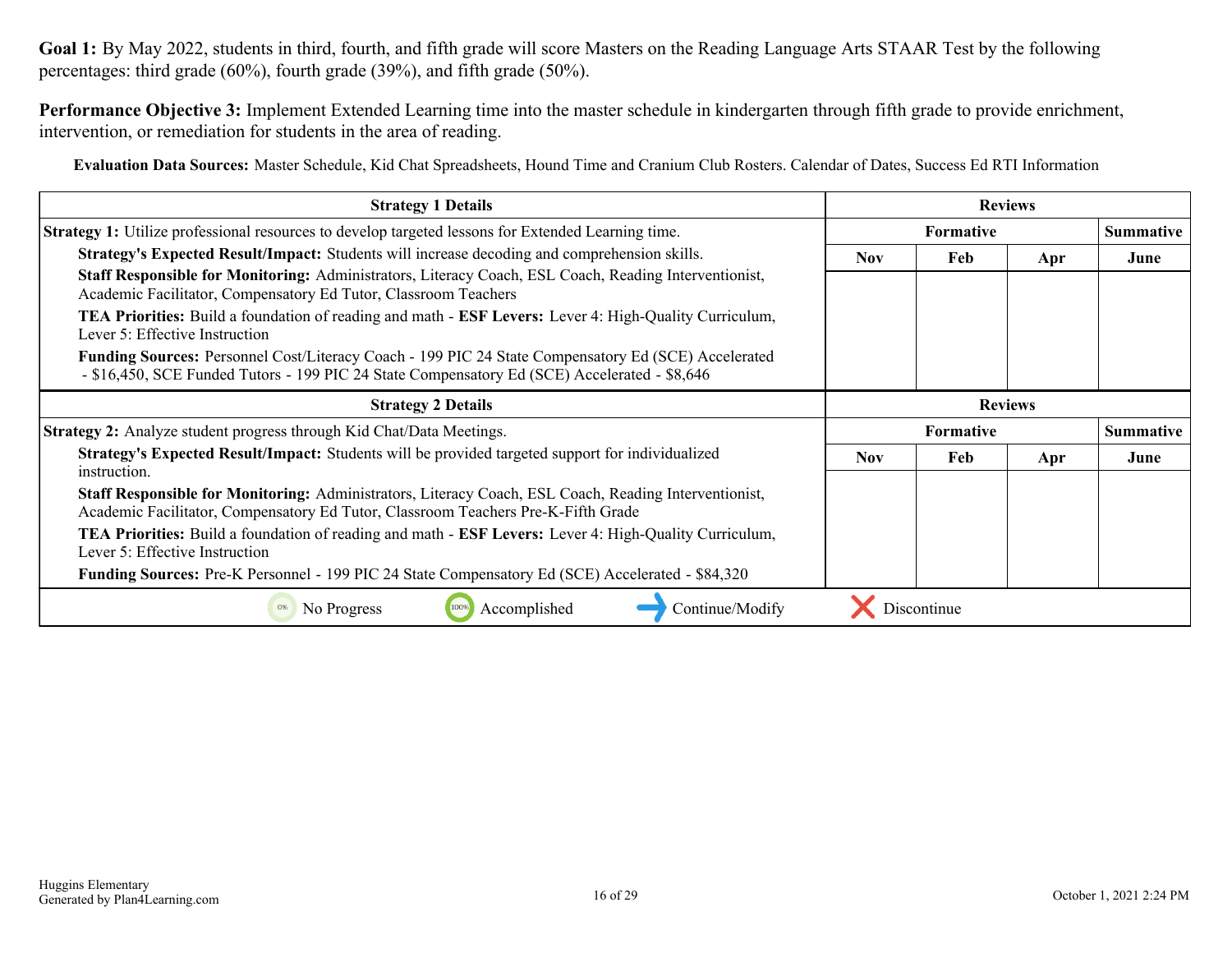**Goal 1:** By May 2022, students in third, fourth, and fifth grade will score Masters on the Reading Language Arts STAAR Test by the following percentages: third grade (60%), fourth grade (39%), and fifth grade (50%).

**Performance Objective 4:** Ensure all ELAR teachers have appropriate materials/resources to enhance instruction in the area of grammar and revising/editing.

**Evaluation Data Sources:** Lesson Plans, Classroom Observations

| <b>Strategy 1 Details</b>                                                                                                                                                             | <b>Reviews</b>                       |                  |     |      |  |
|---------------------------------------------------------------------------------------------------------------------------------------------------------------------------------------|--------------------------------------|------------------|-----|------|--|
| Strategy 1: Teachers in First through Fifth Grade will utilize Patterns of Power.                                                                                                     |                                      | <b>Summative</b> |     |      |  |
| Strategy's Expected Result/Impact: Students will gain understanding of grammar conventions and<br>effective implement learning into writing.                                          | <b>Nov</b>                           | Feb<br>Apr       |     |      |  |
| Staff Responsible for Monitoring: Administrators, Literacy Coach, ESL Coach, Reading Interventionist,<br>Academic Facilitator, Classroom Teachers                                     |                                      |                  |     |      |  |
| TEA Priorities: Build a foundation of reading and math - ESF Levers: Lever 2: Effective, Well-Supported<br>Teachers, Lever 4: High-Quality Curriculum, Lever 5: Effective Instruction |                                      |                  |     |      |  |
| <b>Strategy 2 Details</b>                                                                                                                                                             | <b>Reviews</b>                       |                  |     |      |  |
| <b>Strategy 2:</b> The Literacy Coach and classroom teachers will work in conjunction to build common assessments that                                                                | <b>Summative</b><br><b>Formative</b> |                  |     |      |  |
| align to the TEKs to monitor student progress.                                                                                                                                        | <b>Nov</b>                           | Feb              | Apr | June |  |
| Strategy's Expected Result/Impact: Data analysis will guide classroom instruction.                                                                                                    |                                      |                  |     |      |  |
| Staff Responsible for Monitoring: Administrators, Literacy Coach, ESL Coach, Reading Interventionist,<br>Academic Facilitator, Classroom Teachers                                     |                                      |                  |     |      |  |
| TEA Priorities: Build a foundation of reading and math - ESF Levers: Lever 2: Effective, Well-Supported<br>Teachers, Lever 4: High-Quality Curriculum, Lever 5: Effective Instruction |                                      |                  |     |      |  |
| Accomplished<br>Continue/Modify<br>No Progress<br>0%                                                                                                                                  |                                      | Discontinue      |     |      |  |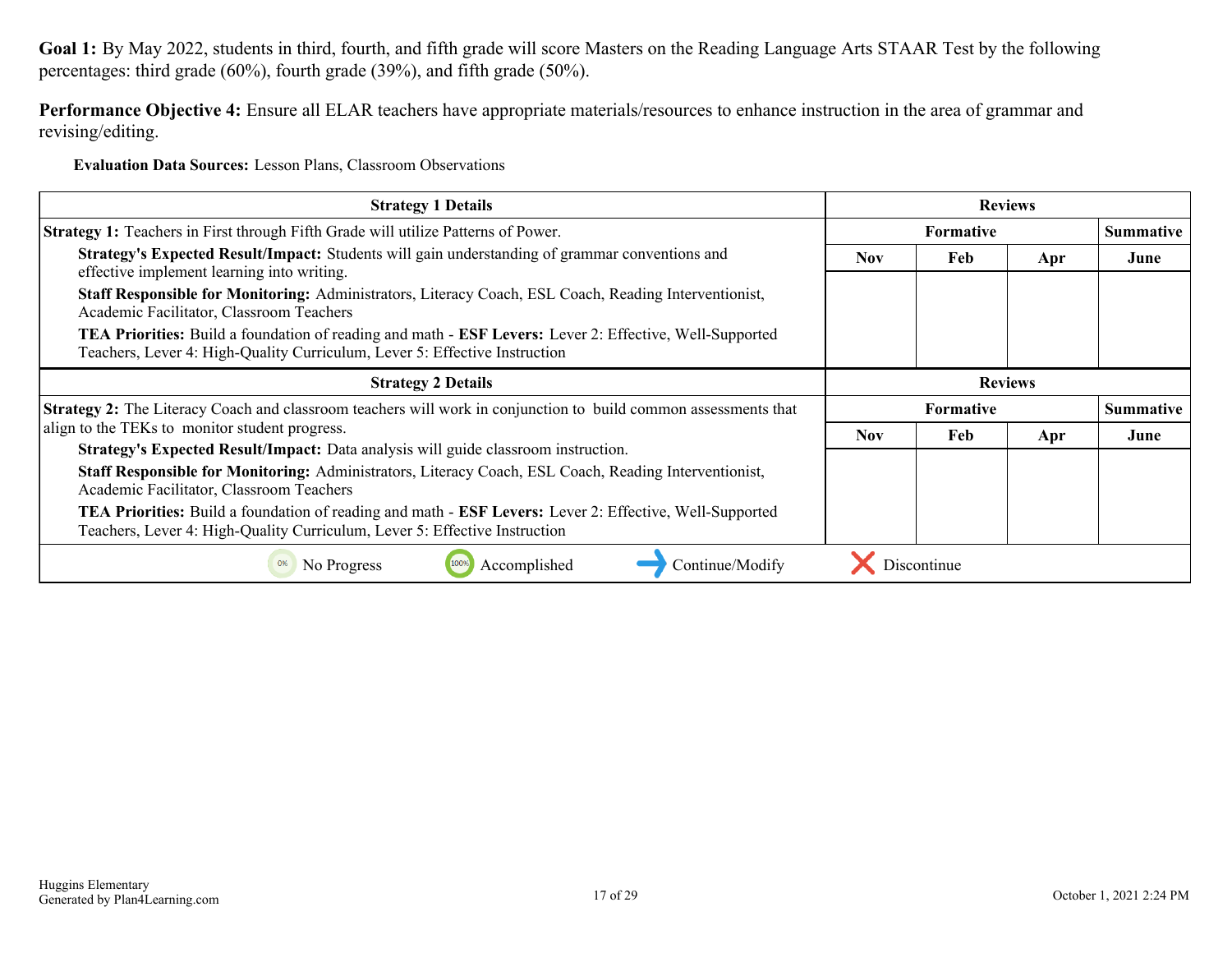<span id="page-17-0"></span>**Performance Objective 1:** Ensure effective Guided Math Instruction takes place in all kindergarten through fifth grade classrooms.

**Evaluation Data Sources:** Classroom Observations, Guided Math Lesson Plans, Student Progress

| <b>Strategy 1 Details</b>                                                                                                                                                             | <b>Reviews</b> |                  |     |      |  |
|---------------------------------------------------------------------------------------------------------------------------------------------------------------------------------------|----------------|------------------|-----|------|--|
| <b>Strategy 1:</b> The Math Coach will provide staff development sessions to facilitate the improvement of Guided Math                                                                |                | <b>Summative</b> |     |      |  |
| Instruction. Topics include but not limited to differentiation and problem solving.                                                                                                   | <b>Nov</b>     | Feb              | Apr | June |  |
| Strategy's Expected Result/Impact: Students will increase mathematical skills.                                                                                                        |                |                  |     |      |  |
| Staff Responsible for Monitoring: Administrators, Math Coach, ESL Coach, Academic Facilitator,<br>Classroom Teachers                                                                  |                |                  |     |      |  |
| TEA Priorities: Build a foundation of reading and math - ESF Levers: Lever 2: Effective, Well-Supported<br>Teachers, Lever 4: High-Quality Curriculum, Lever 5: Effective Instruction |                |                  |     |      |  |
| Accomplished<br>Continue/Modify<br>No Progress                                                                                                                                        |                | Discontinue      |     |      |  |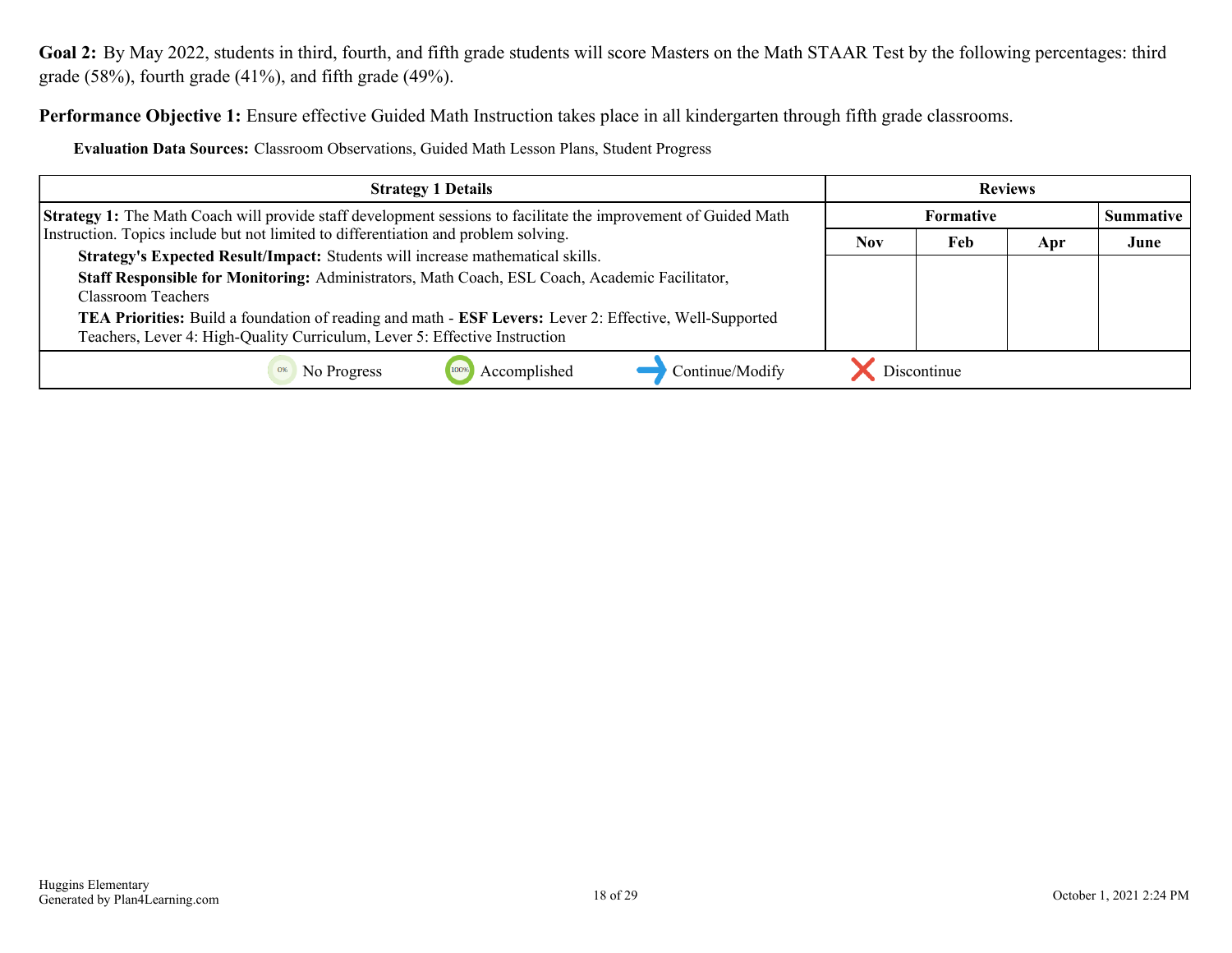**Performance Objective 2:** Ensure all teachers implement each component of the Math Workshop in Kindergarten through Fifth Grade.

**Evaluation Data Sources:** Lesson Plans, Classroom Observations.

| <b>Strategy 1 Details</b>                                                                                                                                                             | <b>Reviews</b>   |             |                |                  |
|---------------------------------------------------------------------------------------------------------------------------------------------------------------------------------------|------------------|-------------|----------------|------------------|
| <b>Strategy 1:</b> Utilize STEMscopes Math as a resource for lesson planning.                                                                                                         | <b>Formative</b> |             |                | <b>Summative</b> |
| Strategy's Expected Result/Impact: Engaging lessons that result in student mastery of learning objectives                                                                             | <b>Nov</b>       | Feb         | Apr            | June             |
| Staff Responsible for Monitoring: Administrators, Math Coach, ESL Coach, Academic Facilitator,<br><b>Classroom Teachers</b>                                                           |                  |             |                |                  |
| TEA Priorities: Build a foundation of reading and math - ESF Levers: Lever 2: Effective, Well-Supported<br>Teachers, Lever 4: High-Quality Curriculum, Lever 5: Effective Instruction |                  |             |                |                  |
| <b>Strategy 2 Details</b>                                                                                                                                                             | <b>Reviews</b>   |             |                |                  |
| Strategy 2: K-5 Math Teachers will participate in professional development training to support the use of Number                                                                      | Formative        |             |                | <b>Summative</b> |
| Talks and the district's fact fluency plan.                                                                                                                                           |                  | Feb         | Apr            | June             |
| Strategy's Expected Result/Impact: Students will build foundational skills and develop numerical process<br>understanding.                                                            |                  |             |                |                  |
| Staff Responsible for Monitoring: Administrators, Math Coach, ESL Coach, Academic Facilitator,<br><b>Classroom Teachers</b>                                                           |                  |             |                |                  |
| TEA Priorities: Build a foundation of reading and math - ESF Levers: Lever 4: High-Quality Curriculum,<br>Lever 5: Effective Instruction                                              |                  |             |                |                  |
| <b>Strategy 3 Details</b>                                                                                                                                                             |                  |             | <b>Reviews</b> |                  |
| <b>Strategy 3:</b> Require that all components of Math Workshop be outlined in lesson plans.                                                                                          |                  | Formative   |                | <b>Summative</b> |
| Strategy's Expected Result/Impact: Teachers will develop a better understanding of the components and be<br>able to effectively implement into the classroom.                         | <b>Nov</b>       | Feb         | Apr            | June             |
| Staff Responsible for Monitoring: Administrators, Math Coach, ESL Coach, Academic Facilitator,<br><b>Classroom Teachers</b>                                                           |                  |             |                |                  |
| TEA Priorities: Build a foundation of reading and math - ESF Levers: Lever 4: High-Quality Curriculum,<br>Lever 5: Effective Instruction                                              |                  |             |                |                  |
| 100%<br>Accomplished<br>Continue/Modify<br>No Progress<br>0%                                                                                                                          |                  | Discontinue |                |                  |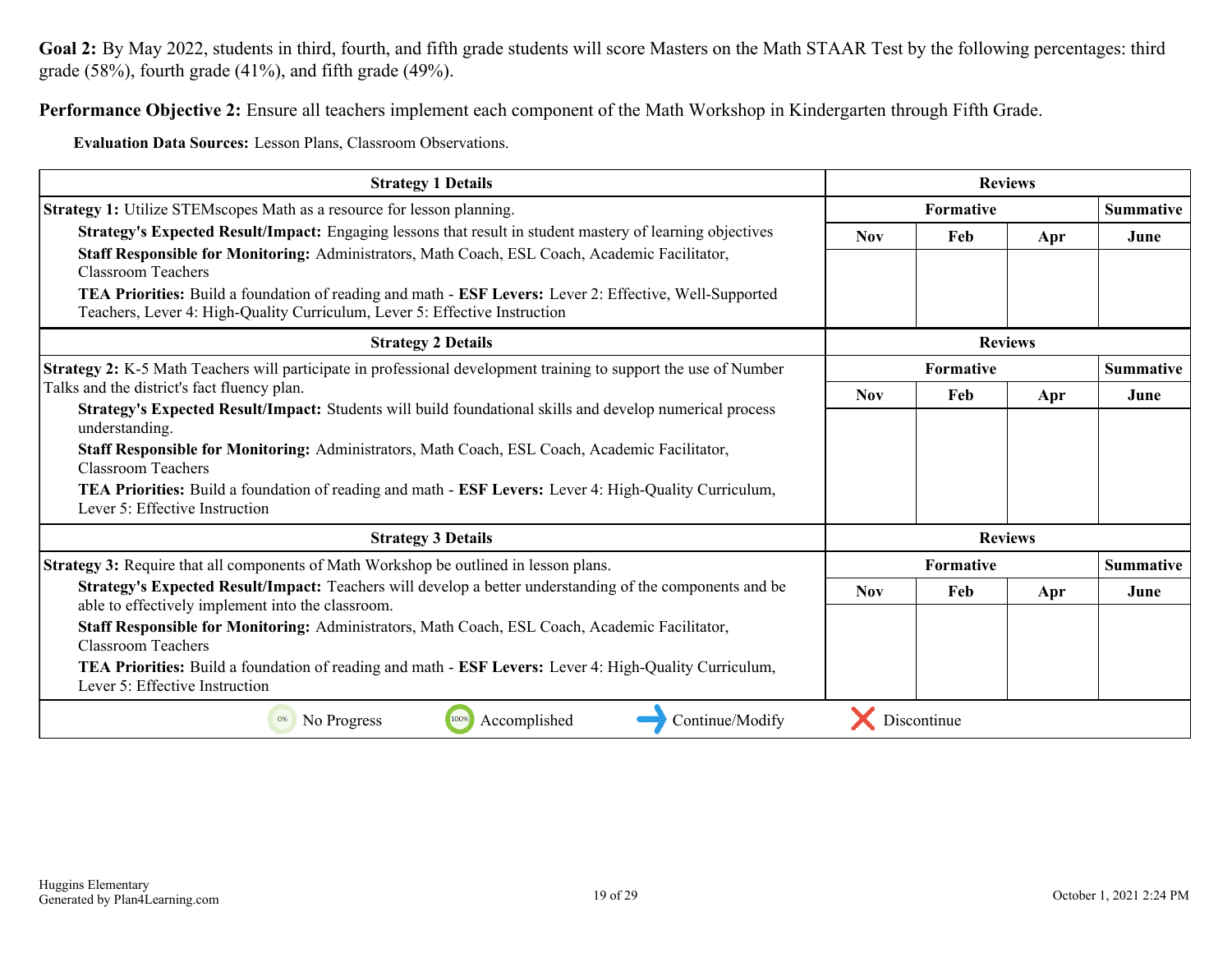**Performance Objective 3:** Implement Extended Learning time into the master schedule in kindergarten through fifth grade to provide enrichment, intervention, or remediation for students in the area of math.

**Evaluation Data Sources:** Master Schedule, Kid Chat Spreadsheets, Hound Time and Cranium Club Rosters. Calendar of Dates, Success Ed RTI Information

| <b>Strategy 1 Details</b>                                                                                                                              | <b>Reviews</b> |                  |                |                  |
|--------------------------------------------------------------------------------------------------------------------------------------------------------|----------------|------------------|----------------|------------------|
| Strategy 1: Utilize professional resources to develop targeted lessons for Extended Learning time.                                                     | Formative      |                  |                | <b>Summative</b> |
| Strategy's Expected Result/Impact: Students will increase mathematical understanding and ability.                                                      | Nov.           | Feb              | Apr            | June             |
| Staff Responsible for Monitoring: Administrators, Math Coach, ESL Coach, Academic Facilitator,<br><b>Classroom Teachers</b>                            |                |                  |                |                  |
| <b>TEA Priorities:</b> Build a foundation of reading and math - <b>ESF Levers:</b> Lever 4: High-Quality Curriculum,<br>Lever 5: Effective Instruction |                |                  |                |                  |
| <b>Strategy 2 Details</b>                                                                                                                              |                |                  | <b>Reviews</b> |                  |
| <b>Strategy 2:</b> Analyze student progress through Kid Chat/Data Meetings.                                                                            |                | <b>Formative</b> |                | <b>Summative</b> |
| <b>Strategy's Expected Result/Impact:</b> Students will be provided targeted support for individualized<br>instruction.                                | <b>Nov</b>     | Feb              | Apr            | June             |
| Staff Responsible for Monitoring: Administrators, Math Coach, ESL Coach, Academic Facilitator,<br>Compensatory Ed Tutor, Classroom Teachers            |                |                  |                |                  |
| <b>TEA Priorities:</b> Build a foundation of reading and math - <b>ESF Levers:</b> Lever 4: High-Quality Curriculum,<br>Lever 5: Effective Instruction |                |                  |                |                  |
| Accomplished<br>Discontinue<br>Continue/Modify<br>No Progress                                                                                          |                |                  |                |                  |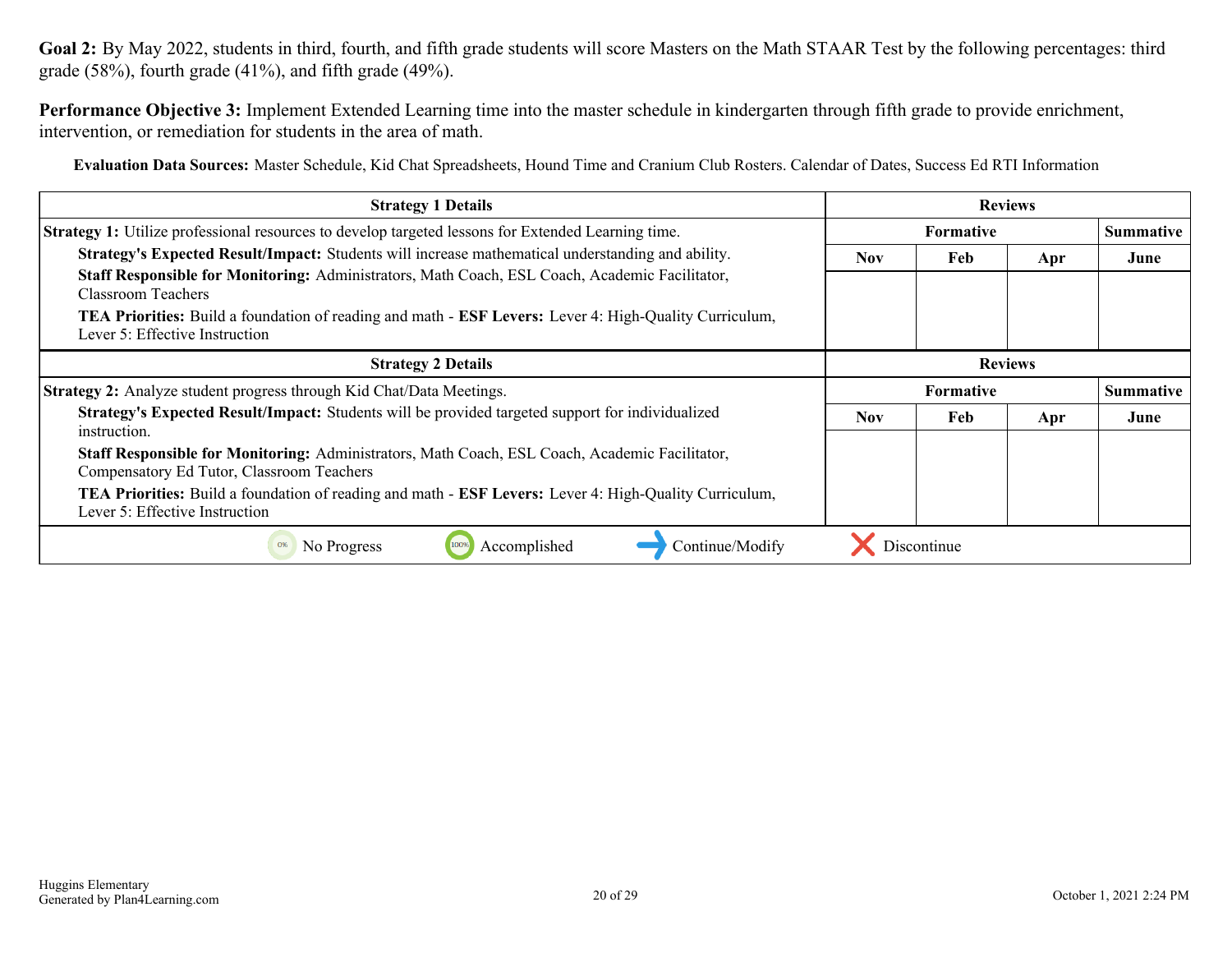**Performance Objective 4:** Ensure all Math teachers have appropriate materials/resources to enhance instruction in the area of math.

**Evaluation Data Sources:** Classroom Observation, Teacher Feedback, Lesson Plans

| <b>Strategy 1 Details</b>                                                                                                                                                                           | <b>Reviews</b> |                  |                |                  |
|-----------------------------------------------------------------------------------------------------------------------------------------------------------------------------------------------------|----------------|------------------|----------------|------------------|
| <b>Strategy 1:</b> Implement Numeracy Kits in each math classroom.                                                                                                                                  |                | <b>Formative</b> |                | <b>Summative</b> |
| <b>Strategy's Expected Result/Impact:</b> Students will have access to necessary manipulatives.                                                                                                     | <b>Nov</b>     | Feb              | Apr            | June             |
| Staff Responsible for Monitoring: Administrators, Math Coach, ESL Coach, Academic Facilitator,<br>Classroom Teachers                                                                                |                |                  |                |                  |
| TEA Priorities: Build a foundation of reading and math - ESF Levers: Lever 2: Effective, Well-Supported<br>Teachers, Lever 4: High-Quality Curriculum, Lever 5: Effective Instruction               |                |                  |                |                  |
| <b>Strategy 2 Details</b>                                                                                                                                                                           |                |                  | <b>Reviews</b> |                  |
| Strategy 2: Implement Coach's Corner Meetings for professional development opportunities throughout the year.                                                                                       |                | Formative        |                | <b>Summative</b> |
| <b>Strategy's Expected Result/Impact:</b> Teachers will refine their skills in teaching math.                                                                                                       | <b>Nov</b>     | Feb              | Apr            | June             |
| Staff Responsible for Monitoring: Administrators, Math Coach, ESL Coach, Academic Facilitator,<br><b>Classroom Teachers</b>                                                                         |                |                  |                |                  |
| <b>TEA Priorities:</b> Build a foundation of reading and math - <b>ESF Levers:</b> Lever 2: Effective, Well-Supported<br>Teachers, Lever 4: High-Quality Curriculum, Lever 5: Effective Instruction |                |                  |                |                  |
| 0%<br>Accomplished<br>Continue/Modify<br>No Progress                                                                                                                                                |                | Discontinue      |                |                  |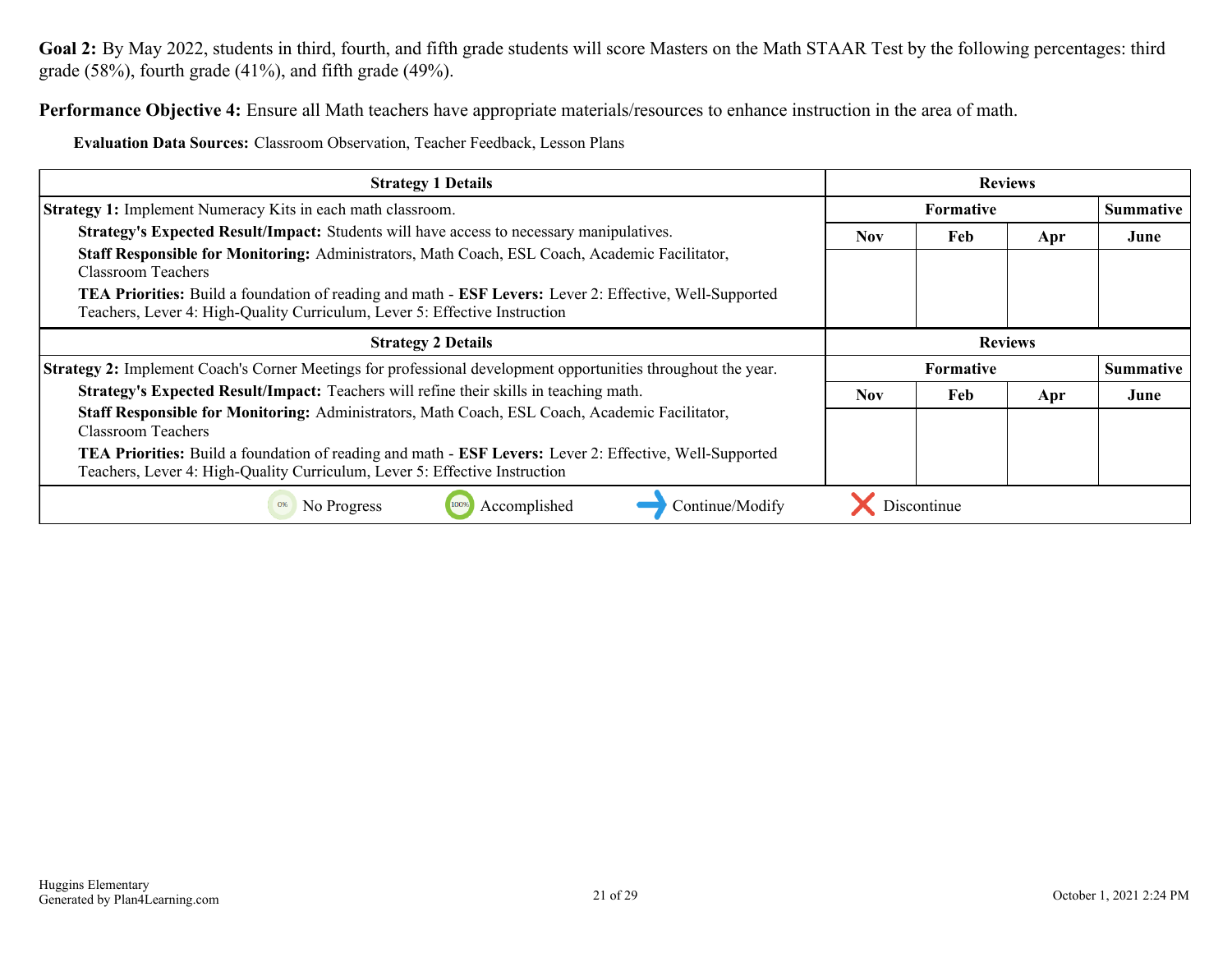<span id="page-21-0"></span>**Goal 3:** By May 2022, 60% of students will score Meets and 30% will score Masters on the Fifth Grade Science STAAR Test.

Performance Objective 1: Ensure all kindergarten through fifth grade science teachers receive resources and professional development on high quality Tier I Instruction.

**Evaluation Data Sources:** Teachers will develop thorough understanding of science objectives and implement engaging lessons for student mastery.

| <b>Strategy 1 Details</b>                                                                                                                  |                  | <b>Reviews</b> |     |                  |
|--------------------------------------------------------------------------------------------------------------------------------------------|------------------|----------------|-----|------------------|
| <b>Strategy 1:</b> Utilize STEMscopes Science as a resource for lesson planning.                                                           | <b>Formative</b> |                |     | <b>Summative</b> |
| Strategy's Expected Result/Impact: Engaging lessons that result in student mastery of learning objectives                                  | <b>Nov</b>       | Feb            | Apr | June             |
| Staff Responsible for Monitoring: Administrators, Science Coach, ESL Coach, Academic Facilitator,<br>Classroom Teachers                    |                  |                |     |                  |
| <b>ESF Levers:</b> Lever 4: High-Quality Curriculum, Lever 5: Effective Instruction                                                        |                  |                |     |                  |
| <b>Strategy 2 Details</b>                                                                                                                  | <b>Reviews</b>   |                |     |                  |
| Strategy 2: Implement Coach's Corner Meetings for professional development opportunities throughout the year.                              | <b>Formative</b> |                |     | <b>Summative</b> |
| Strategy's Expected Result/Impact: Teachers will refine their skills in teaching science.                                                  | Nov.             | Feb            | Apr | June             |
| Staff Responsible for Monitoring: Administrators, Science Coach, ESL Coach, Academic Facilitator,                                          |                  |                |     |                  |
| <b>Classroom Teachers</b>                                                                                                                  |                  |                |     |                  |
| <b>ESF Levers:</b> Lever 2: Effective, Well-Supported Teachers, Lever 4: High-Quality Curriculum, Lever 5:<br><b>Effective Instruction</b> |                  |                |     |                  |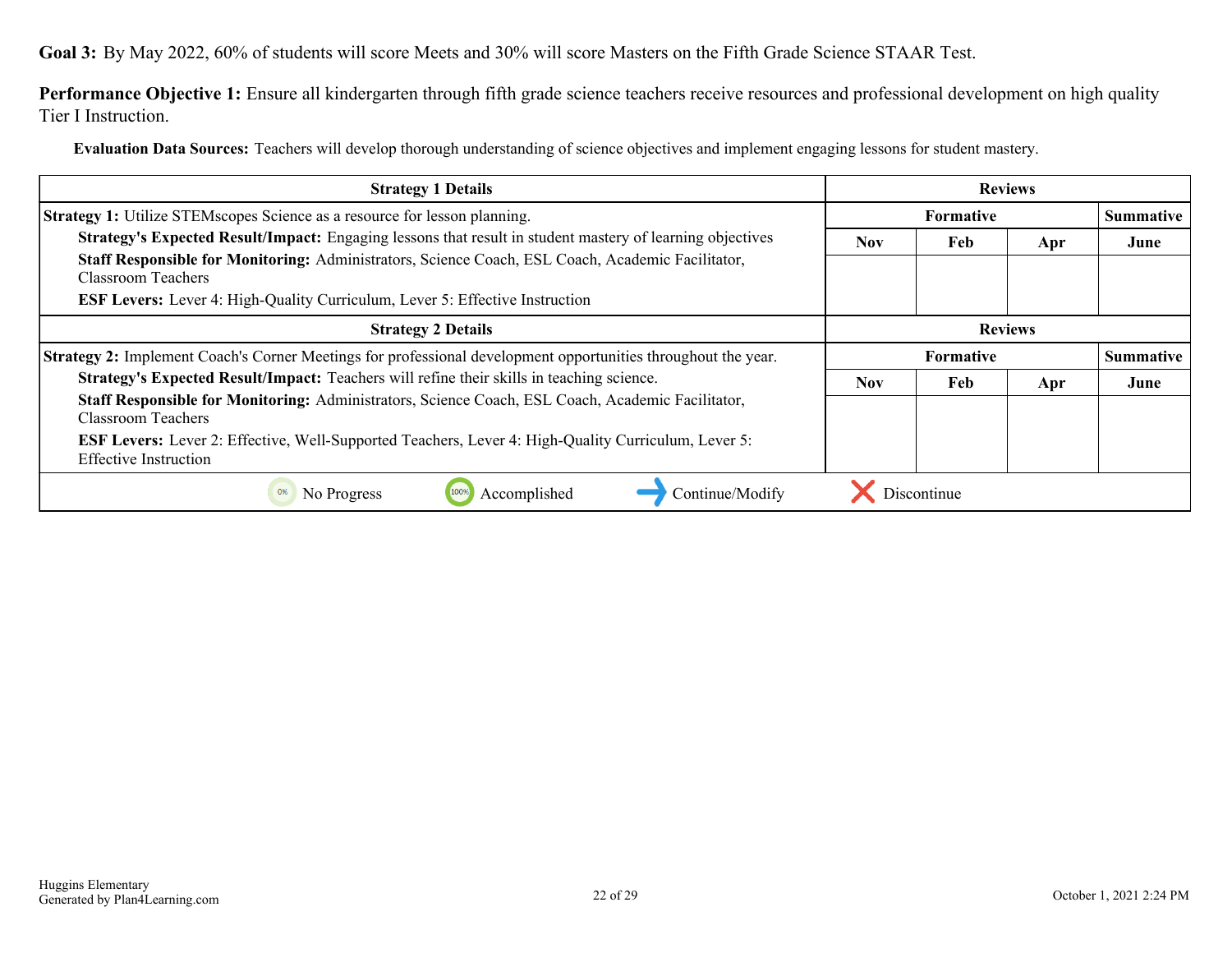**Goal 3:** By May 2022, 60% of students will score Meets and 30% will score Masters on the Fifth Grade Science STAAR Test.

**Performance Objective 2:** Ensure access to engaging, rigorous, real-world learning opportunities utilizing up-to-date technology that supports high-quality instruction for students in kindergarten through fifth grade.

**Evaluation Data Sources:** Lesson Plans, Classroom Observations, Planning Meetings

| <b>Strategy 1 Details</b>                                                                                                                  | <b>Reviews</b>                       |             |                |                  |
|--------------------------------------------------------------------------------------------------------------------------------------------|--------------------------------------|-------------|----------------|------------------|
| Strategy 1: Science teachers will plan in direct collaboration with the science coach.                                                     | <b>Formative</b><br><b>Summative</b> |             |                |                  |
| <b>Strategy's Expected Result/Impact:</b> Classroom lessons will be directly aligned to learning objectives.                               | <b>Nov</b>                           | Feb         | Apr            | June             |
| Staff Responsible for Monitoring: Administrators, Science Coach, ESL Coach, Academic Facilitator,<br>Classroom Teachers                    |                                      |             |                |                  |
| <b>ESF Levers:</b> Lever 2: Effective, Well-Supported Teachers, Lever 4: High-Quality Curriculum, Lever 5:<br><b>Effective Instruction</b> |                                      |             |                |                  |
| <b>Strategy 2 Details</b>                                                                                                                  |                                      |             | <b>Reviews</b> |                  |
| <b>Strategy 2:</b> Require that all lesson plans follow the 5E model.                                                                      |                                      | Formative   |                | <b>Summative</b> |
| Strategy's Expected Result/Impact: Engaging lessons that result in student mastery and retention of<br>learning objectives.                | <b>Nov</b>                           | Feb         | Apr            | June             |
| Staff Responsible for Monitoring: Administrators, Science Coach, ESL Coach, Academic Facilitator,<br>Classroom Teachers                    |                                      |             |                |                  |
|                                                                                                                                            |                                      |             |                |                  |
| <b>ESF Levers:</b> Lever 4: High-Quality Curriculum, Lever 5: Effective Instruction                                                        |                                      |             |                |                  |
| Accomplished<br>No Progress<br>Continue/Modify<br>0%                                                                                       |                                      | Discontinue |                |                  |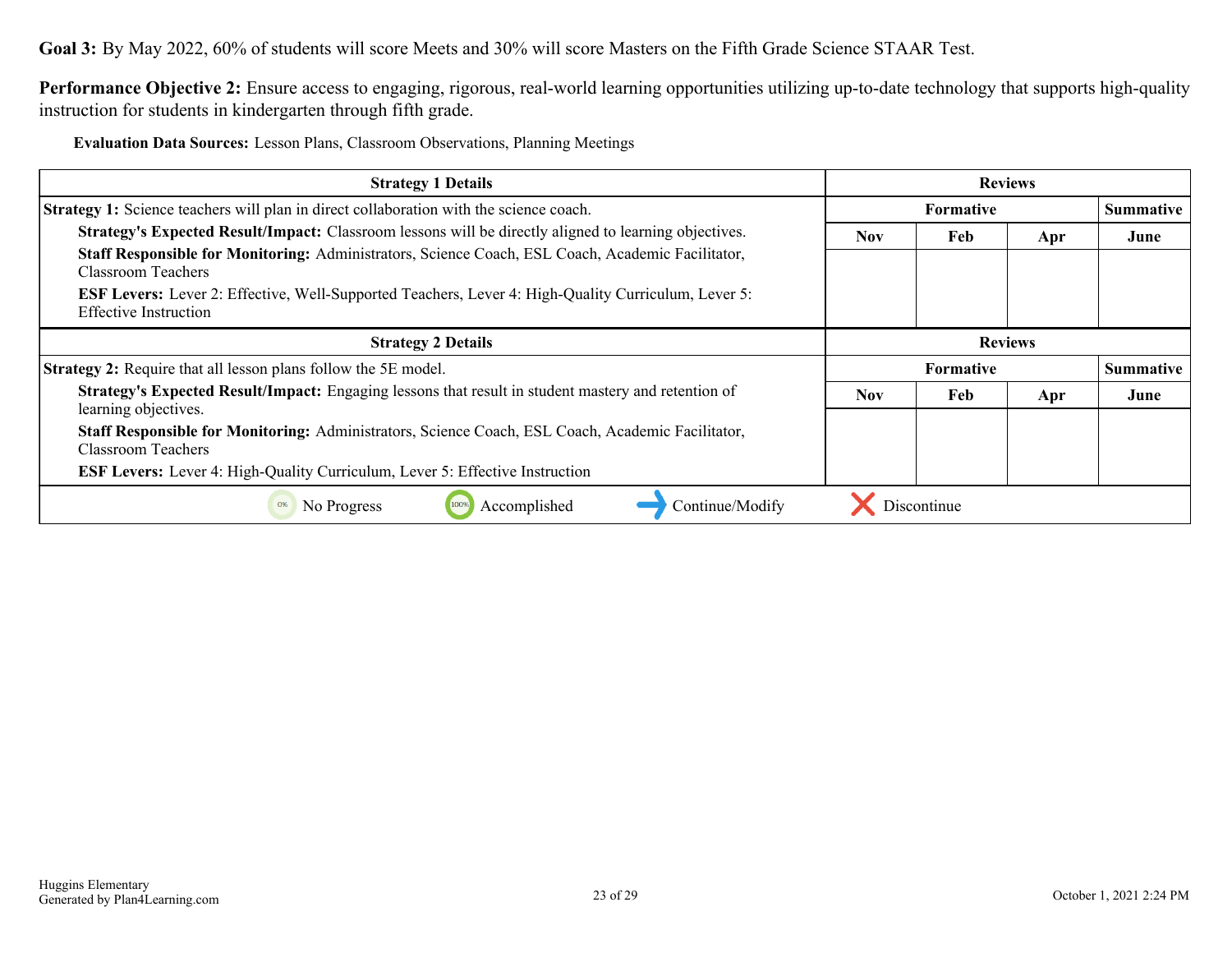<span id="page-23-0"></span>**Goal 4:** By May 2022, 60% of special education students in Kindergarten through Second Grade will be reading on level.

Performance Objective 1: Ensure all general and special education teachers receive appropriate professional development on the use of assessments when teaching reading.

**Evaluation Data Sources:** Professional Development Schedule, Classroom Observations, Teacher Feedback

| <b>Strategy 1 Details</b>                                                                                                                                                                                                                                                                                                                                                                                                              | <b>Reviews</b>   |                  |     |                  |
|----------------------------------------------------------------------------------------------------------------------------------------------------------------------------------------------------------------------------------------------------------------------------------------------------------------------------------------------------------------------------------------------------------------------------------------|------------------|------------------|-----|------------------|
| <b>Strategy 1:</b> All general education and special education teachers that teach reading will participate in a Guided Reading                                                                                                                                                                                                                                                                                                        | <b>Formative</b> |                  |     | <b>Summative</b> |
| Assessment Training.<br>Strategy's Expected Result/Impact: Teacher's will develop a better understanding of how to administer and<br>interpret results of the Guided Reading Assessment. Student reading levels will accurately reflect level of<br>ability.<br><b>Staff Responsible for Monitoring:</b> Literacy Coach, Reading Interventionist, ESL Coach, Special Education<br>Teachers, General Education Teachers, Administrators | <b>Nov</b>       | Feb              | Apr | June             |
| <b>TEA Priorities:</b> Build a foundation of reading and math                                                                                                                                                                                                                                                                                                                                                                          |                  |                  |     |                  |
| <b>Strategy 2 Details</b>                                                                                                                                                                                                                                                                                                                                                                                                              |                  | <b>Reviews</b>   |     |                  |
|                                                                                                                                                                                                                                                                                                                                                                                                                                        |                  |                  |     |                  |
| <b>Strategy 2:</b> Require the use of Oral Reading and Reading Comprehension Rubrics.                                                                                                                                                                                                                                                                                                                                                  |                  | <b>Formative</b> |     | <b>Summative</b> |
| Strategy's Expected Result/Impact: Accurately measure student progress.                                                                                                                                                                                                                                                                                                                                                                | <b>Nov</b>       | Feb              | Apr | June             |
| Staff Responsible for Monitoring: Literacy Coach, Reading Interventionist, ESL Coach, Special Education<br>Staff, General Education Teachers, Administrators<br><b>TEA Priorities:</b> Build a foundation of reading and math - <b>ESF Levers:</b> Lever 4: High-Quality Curriculum,<br>Lever 5: Effective Instruction                                                                                                                 |                  |                  |     |                  |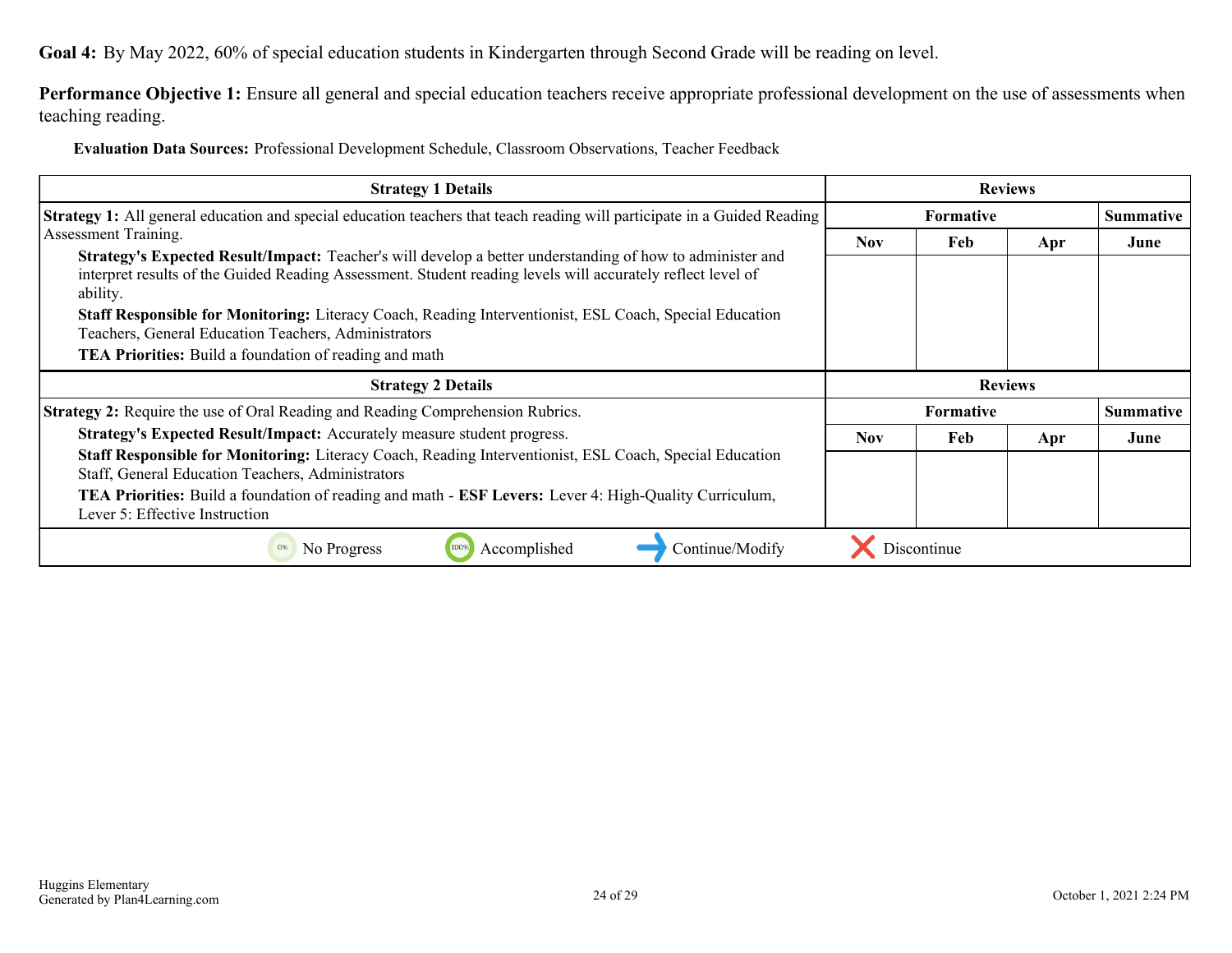**Goal 4:** By May 2022, 60% of special education students in Kindergarten through Second Grade will be reading on level.

**Performance Objective 2:** Implement Units of Study in Phonics is all kindergarten through second grade classrooms.

**Evaluation Data Sources:** Lesson Plans, Classroom Observations

| <b>Strategy 1 Details</b>                                                                                                                                                             | <b>Reviews</b>   |                  |     |                  |
|---------------------------------------------------------------------------------------------------------------------------------------------------------------------------------------|------------------|------------------|-----|------------------|
| <b>Strategy 1:</b> K-2 ELAR Teachers and Special Education Staff will participate in professional development training to                                                             |                  | <b>Summative</b> |     |                  |
| support the use of Units of Study in Phonics.                                                                                                                                         | <b>Nov</b>       | Feb              | Apr | June             |
| Strategy's Expected Result/Impact: Teachers and staff will develop an understanding of the Units of Study<br>resources and be able to implement lessons with fidelity.                |                  |                  |     |                  |
| Staff Responsible for Monitoring: Literacy Coach, Reading Interventionist, ESL Coach, Special Education<br>Staff, General Education Teachers, Administrators                          |                  |                  |     |                  |
| TEA Priorities: Build a foundation of reading and math - ESF Levers: Lever 2: Effective, Well-Supported<br>Teachers, Lever 4: High-Quality Curriculum, Lever 5: Effective Instruction |                  |                  |     |                  |
| <b>Strategy 2 Details</b>                                                                                                                                                             | <b>Reviews</b>   |                  |     |                  |
| <b>Strategy 2:</b> Require phonics lesson plans to include a minilesson, rug time, and share.                                                                                         | <b>Formative</b> |                  |     | <b>Summative</b> |
| <b>Strategy's Expected Result/Impact:</b> Teachers will deliver essential components of the phonics lesson.                                                                           | <b>Nov</b>       | Feb              | Apr | June             |
| Staff Responsible for Monitoring: Literacy Coach, Reading Interventionist, ESL Coach, Special Education<br>Staff, General Education Teachers, Administrators                          |                  |                  |     |                  |
| ESF Levers: Lever 4: High-Quality Curriculum, Lever 5: Effective Instruction                                                                                                          |                  |                  |     |                  |
| Continue/Modify<br>Accomplished<br>No Progress<br>0%                                                                                                                                  |                  | Discontinue      |     |                  |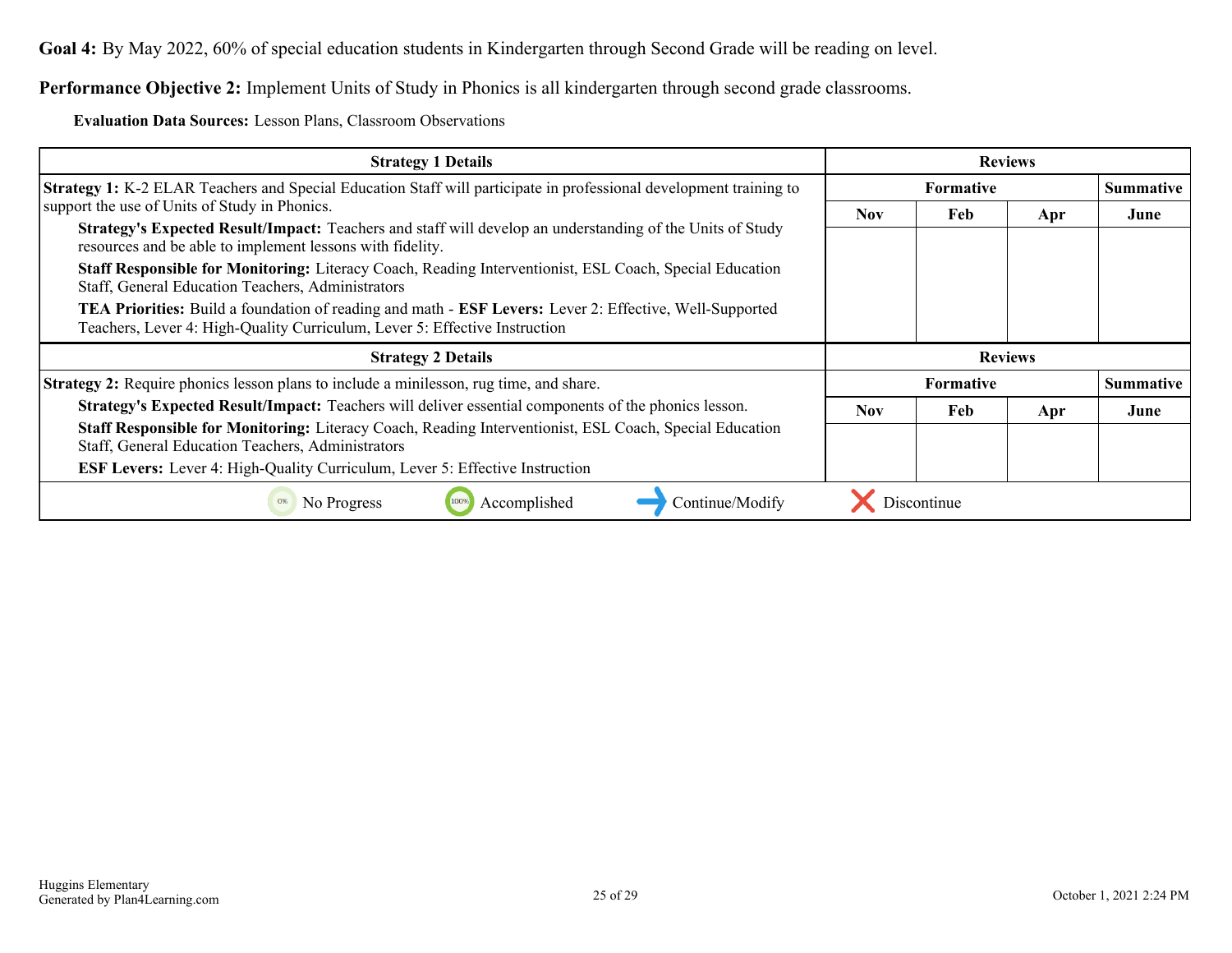**Goal 4:** By May 2022, 60% of special education students in Kindergarten through Second Grade will be reading on level.

**Performance Objective 3:** Professional Learning Communities will monitor the progress of each special education student.

**Evaluation Data Sources:** IEPs, Student Data, Kid Chat Spreadsheets

| <b>Strategy 1 Details</b>                                                                                                                                                                                                                                                                                                                                                                                                                                                                           |                  |                  | <b>Reviews</b> |                  |
|-----------------------------------------------------------------------------------------------------------------------------------------------------------------------------------------------------------------------------------------------------------------------------------------------------------------------------------------------------------------------------------------------------------------------------------------------------------------------------------------------------|------------------|------------------|----------------|------------------|
| Strategy 1: Special Education Teachers will participate in Kid Chats to review progress and collaborate on supports for                                                                                                                                                                                                                                                                                                                                                                             | <b>Formative</b> |                  |                | <b>Summative</b> |
| special education students that are struggling.<br>Strategy's Expected Result/Impact: Students will be accurately placed in intervention/remediation as<br>needed.<br><b>Staff Responsible for Monitoring:</b> Literacy Coach, Reading Interventionist, ESL Coach, Special Education<br>Staff, General Education Teachers, Administrators<br><b>TEA Priorities:</b> Build a foundation of reading and math - <b>ESF Levers:</b> Lever 4: High-Quality Curriculum,<br>Lever 5: Effective Instruction | Nov.             | Feb              | Apr            | June             |
|                                                                                                                                                                                                                                                                                                                                                                                                                                                                                                     |                  |                  |                |                  |
| <b>Strategy 2 Details</b>                                                                                                                                                                                                                                                                                                                                                                                                                                                                           |                  |                  | <b>Reviews</b> |                  |
| <b>Strategy 2:</b> Meetings will be held after progress reports to determine a need to adjust Individualized Educational Plans.                                                                                                                                                                                                                                                                                                                                                                     |                  | <b>Formative</b> |                | <b>Summative</b> |
| Strategy's Expected Result/Impact: Tailored instruction to meet the individual needs of students.                                                                                                                                                                                                                                                                                                                                                                                                   | <b>Nov</b>       | Feb              | Apr            | June             |
| Staff Responsible for Monitoring: Literacy Coach, Reading Interventionist, ESL Coach, Special Education<br>Staff, General Education Teachers, Administrators<br><b>TEA Priorities:</b> Build a foundation of reading and math - <b>ESF Levers:</b> Lever 4: High-Quality Curriculum,                                                                                                                                                                                                                |                  |                  |                |                  |
| Lever 5: Effective Instruction                                                                                                                                                                                                                                                                                                                                                                                                                                                                      |                  |                  |                |                  |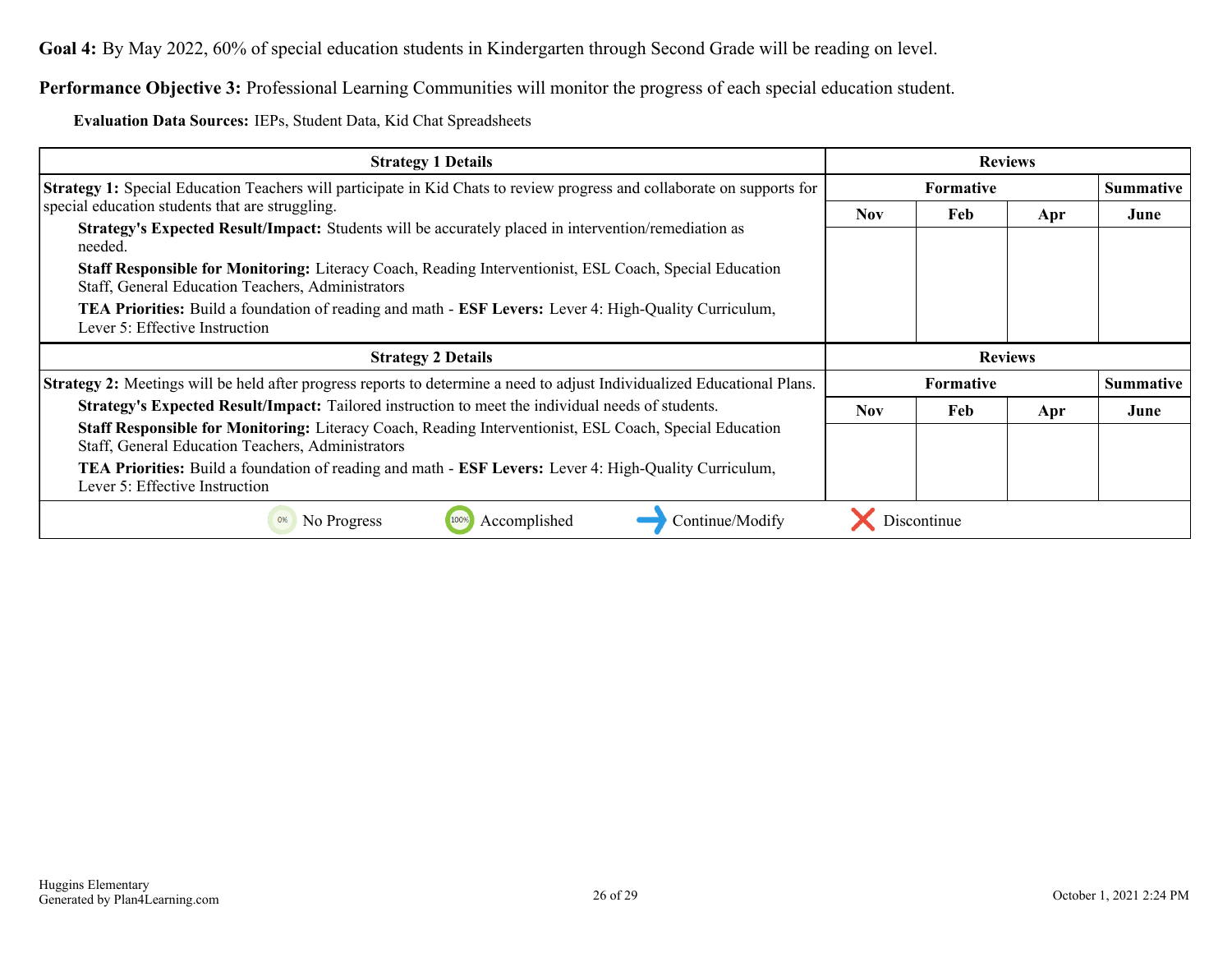## **State Compensatory**

### <span id="page-26-0"></span>**Budget for Huggins Elementary**

**Total SCE Funds: Total FTEs Funded by SCE:** 99 **Brief Description of SCE Services and/or Programs**

### **Personnel for Huggins Elementary**

| <b>Name</b>           | <b>Position</b>      | <b>FTE</b> |
|-----------------------|----------------------|------------|
| Allyson Spencer       | <b>Pre-K</b> Teacher | NaN        |
| Amy Nordstrom         | Literacy Coach       | NaN        |
| <b>Brittany Adams</b> | Pre-K Aide           | NaN        |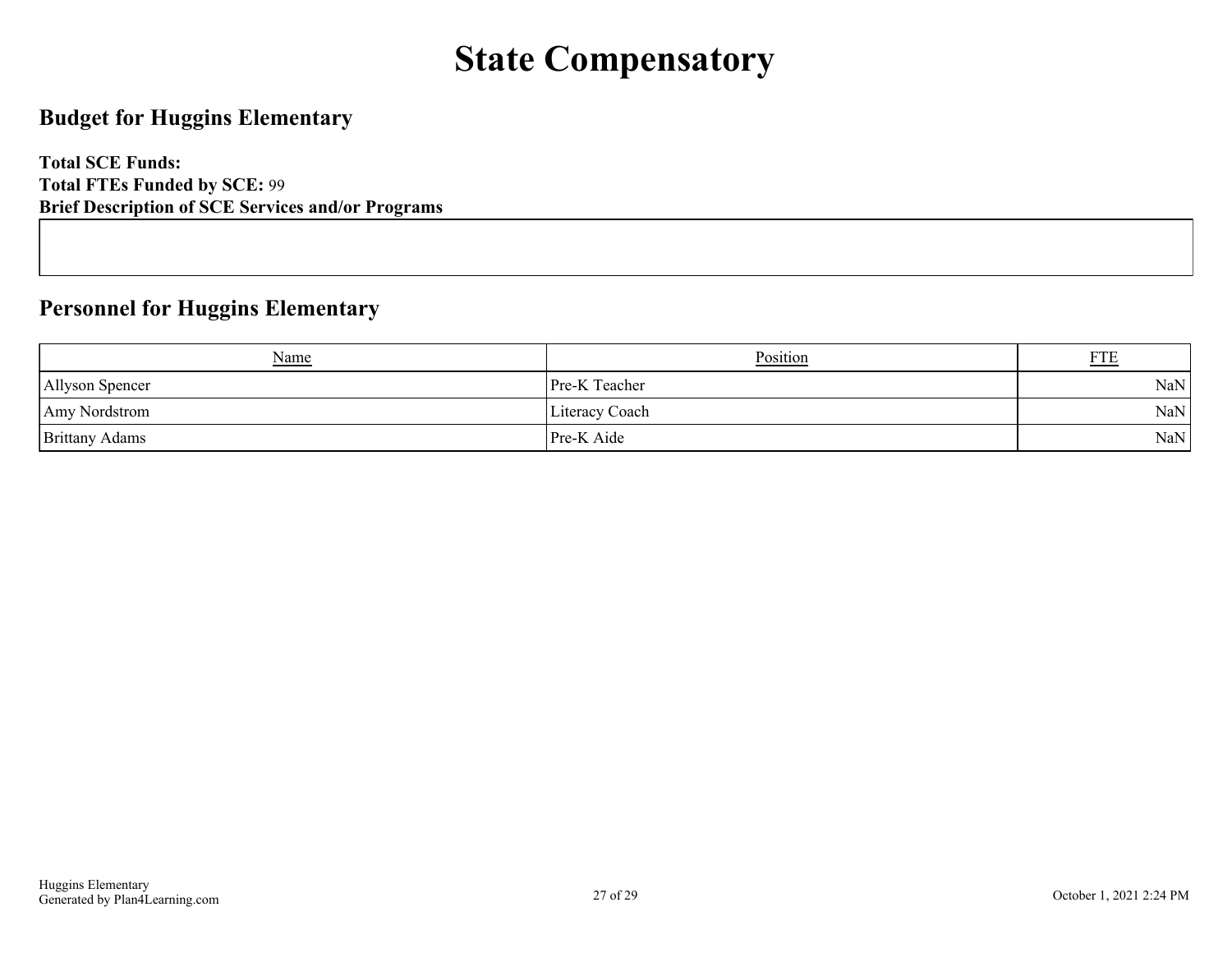## **Campus Funding Summary**

<span id="page-27-0"></span>

| 199 PIC 24 State Compensatory Ed (SCE) Accelerated |           |                 |                                |                                    |              |  |  |
|----------------------------------------------------|-----------|-----------------|--------------------------------|------------------------------------|--------------|--|--|
| Goal                                               | Objective | <b>Strategy</b> | <b>Resources Needed</b>        | <b>Account Code</b>                | Amount       |  |  |
|                                                    | 3         |                 | Personnel Cost/Literacy Coach  |                                    | \$16,450.00  |  |  |
|                                                    | 3         |                 | <b>SCE Funded Tutors</b>       |                                    | \$8,646.00   |  |  |
|                                                    | 3         | 2               | Pre-K Personnel                |                                    | \$84,320.00  |  |  |
| <b>Sub-Total</b>                                   |           |                 |                                |                                    |              |  |  |
|                                                    |           |                 |                                | <b>Budgeted Fund Source Amount</b> | \$109,416.00 |  |  |
|                                                    |           |                 |                                | +/- Difference                     | \$0.00       |  |  |
|                                                    |           |                 | 199 PIC 25 State Bilingual/ESL |                                    |              |  |  |
| Goal                                               | Objective | <b>Strategy</b> | <b>Resources Needed</b>        | <b>Account Code</b>                | Amount       |  |  |
|                                                    |           |                 |                                |                                    | \$0.00       |  |  |
|                                                    |           |                 |                                | Sub-Total                          | \$0.00       |  |  |
|                                                    |           |                 |                                | <b>Budgeted Fund Source Amount</b> | \$1,368.00   |  |  |
|                                                    |           |                 |                                | +/- Difference                     | \$1,368.00   |  |  |
|                                                    |           |                 |                                | <b>Grand Total</b>                 | \$109,416.00 |  |  |